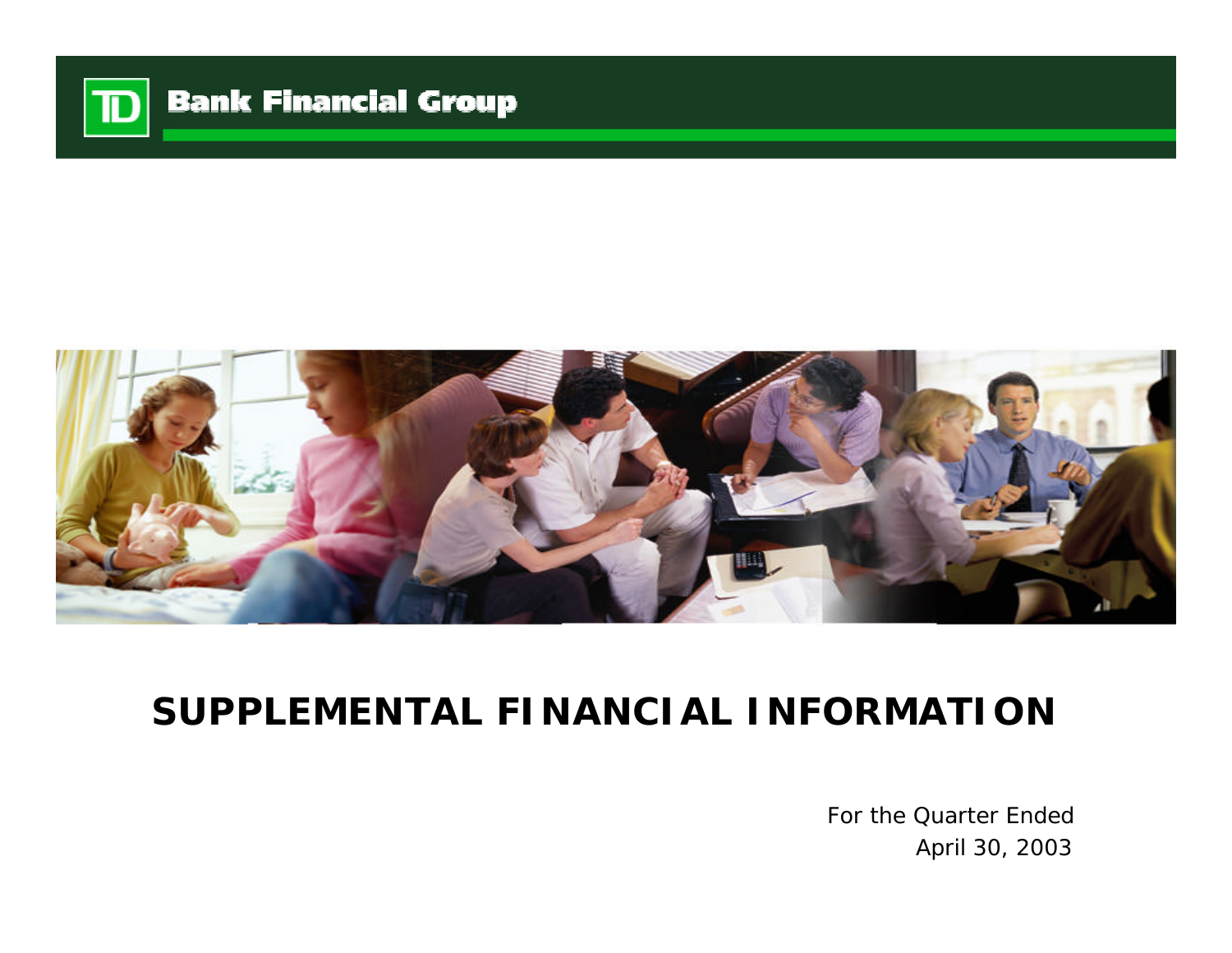### **For the Quarter Ended April 30, 2003 Index**

**Page**

| <b>Highlights</b>                                      | 1            |
|--------------------------------------------------------|--------------|
| <b>Shareholder Value</b>                               | $\mathbf{2}$ |
| <b>Net Income</b>                                      | 3            |
| <b>Non-cash Charges and Special Items</b>              | 4            |
| <b>Performance Measures by Major Business Segment:</b> |              |
| - Total Bank                                           | 5            |
| - Personal and Commercial Banking                      | 6            |
| - Wealth Management                                    | 7            |
| - Wholesale Bank                                       | 8            |
| - Wholesale Bank Non-core                              | 9            |
| <b>Balance Sheet</b>                                   | 10           |
| <b>Reconciliation of Operating Cash Earnings</b>       | 11           |
| to GAAP Earnings                                       |              |
| Net Interest Income and Margin                         | 12           |
| <b>Other Income</b>                                    | 13           |
| <b>Trading Related Income (TEB)</b>                    | 13           |
| <b>Non-Interest Expenses</b>                           | 14           |
| <b>Equity Securities Surplus (Deficit) Over Book</b>   | 15           |
| <b>Intangibles and Goodwill</b>                        | 15           |
| <b>Restructuring Costs</b>                             | 15           |
| Analysis of Change in Shareholders' Equity and         | 16           |
| <b>Non-Controlling Interest</b>                        |              |
| <b>Risk-Weighted Assets and Capital</b>                | 17           |
| <b>Interest Rate Sensitivity</b>                       | 18           |
| <b>Loan Securitization</b>                             | 18           |
| Impaired Loans by Business Line and                    | 19           |
| <b>General Allowances</b>                              |              |
| Analysis of Change in Gross Impaired Loans             | 20           |
| and Allowance for Credit Losses                        |              |
|                                                        |              |

### **How the Bank Reports**

כוד

The supplemental information contained in this package is designed to improve the readers' understanding of the TD Bank Financial Group's ("TDBFG") financial performance. This information should be used in conjunction with the quarterly financial statement to shareholders, which is prepared in accordance with Canadian generally accepted accounting principles ("GAAP"). Results prepared in accordance with GAAP are referred to as "**reported basis**".

In addition to presenting the Bank's results on a reported basis, the Bank utilizes the "**operating cash basis**" to measure overall Bank performance. The definition of operating basis begins with the reported GAAP results and then excludes the special items and the non-cash charges related to the amortization of goodwill (prior to 2002) and identified intangibles from business combinations as summarized on page 4. The Bank views special items as transactions that are not part of the normal daily business operations and are therefore not indicative of underlying trends. The Bank's non-cash identified intangible amortization charges relate to the Canada Trust acquisition in fiscal 2000. Excluding these charges ensures comparable treatment between periods. Consequently, the Bank believes that the operating cash basis provides the reader with an understanding of the Bank's results that can be consistently tracked from period to period.

The goodwill impairment recorded in Q2/03 relating to TD Waterhouse International and TD Equity Options was not considered a special item for exclusion when determining the operating cash basis results as it was considered a realized loss. Restructuring costs are reviewed by the Bank on a case-by-case basis to determine whether they are special items. The restructuring charges recognized in Q2/03 were not considered special items given that they were incurred as part of the rationalization of the existing businesses and not as part of an acquisition, which would normally be considered a special item.

As explained, operating cash basis results are different from reported results determined in accordance with GAAP. The term "operating cash basis results" is not a defined term under GAAP, and therefore may not be comparable to similar terms used by other issuers. A reconciliation of operating cash basis earnings to GAAP earnings is provided on page 11.

**For further information contact: Scott Lamb**

**Trish Moran Kelly Milroy FAX # (416) 982-5075 (416) 308-6677 (416) 944-5422 (416) 944-6618**

**Bank Financial Group**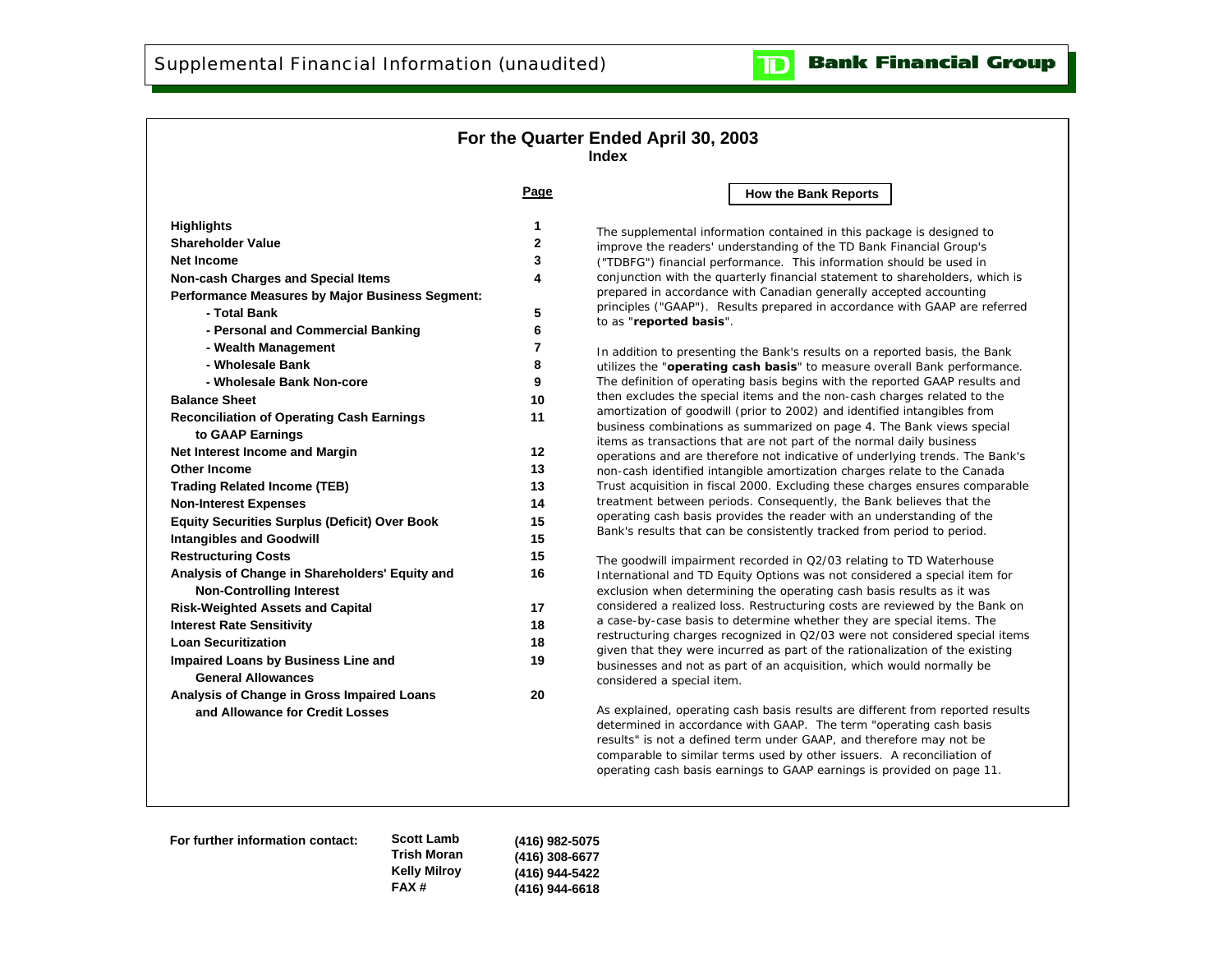## <span id="page-2-0"></span>**Highlights**

#### **Bank Financial Group**  $\mathbf{D}$

|                                                                            | <b>LINE</b>    |      |                | 2001        |     |                |     |        |     |                | 2002 |          |     |                |             | 2003 |                | Q2 % change | Year to Date |     |          |
|----------------------------------------------------------------------------|----------------|------|----------------|-------------|-----|----------------|-----|--------|-----|----------------|------|----------|-----|----------------|-------------|------|----------------|-------------|--------------|-----|----------|
| FOR THE PERIOD ENDED                                                       | #              |      | Q <sub>2</sub> | Q3          |     | Q <sub>4</sub> |     | Q1     |     | Q <sub>2</sub> |      | Q3       |     | Q <sub>4</sub> | Q1          |      | Q <sub>2</sub> | vs Q2 02    | 2002         |     | 2003     |
| Results of operations (\$ millions)                                        |                |      |                |             |     |                |     |        |     |                |      |          |     |                |             |      |                |             |              |     |          |
| Net income - operating cash basis <sup>1</sup>                             | -1             | \$   | 549            | \$<br>524   | \$. | 523            | \$  | 528    | \$  | 316            | \$   | (269)    | \$  | (40)           | \$<br>480   | s.   | (146)          | $+(100)%$   | \$<br>844    | \$  | 334      |
| Net interest income (TEB)                                                  | 2              |      | 1,088          | 1,147       |     | 1,341          |     | 1,261  |     | 1,368          |      | 1,452    |     | 1,441          | 1,444       |      | 1,473          | 8           | 2,629        |     | 2,917    |
| Total revenue (TEB) excluding special gains <sup>2</sup>                   | 3              |      | 2.647          | 2.681       |     | 2.629          |     | 2,891  |     | 2,557          |      | 2,468    |     | 2,495          | 2,613       |      | 2,469          | (3)         | 5,448        |     | 5,082    |
| Per common share                                                           |                |      |                |             |     |                |     |        |     |                |      |          |     |                |             |      |                |             |              |     |          |
| Basic net income - operating cash basis <sup>1</sup>                       | 4              | - \$ | .84            | \$<br>.80   | \$  | .79            | \$  | .79    | \$  | .46            | \$   | (.46)    | \$  | (.10)          | \$<br>.71   | \$   | (.26)          | $+(100)%$   | \$<br>1.25   | \$  | .45      |
| Diluted net income - operating cash basis <sup>1</sup>                     | 5              |      | .83            | .79         |     | .78            |     | .78    |     | .45            |      | (.46)    |     | (.10)          | .70         |      | (.26)          | $+(100)$    | 1.23         |     | .44      |
| - reported basis                                                           | 6              |      | .56            | .51         |     | .32            |     | .55    |     | .20            |      | (.67)    |     | (.34)          | .50         |      | (.46)          | $+(100)$    | .75          |     | .04      |
| Financial position (\$ billions)                                           |                |      |                |             |     |                |     |        |     |                |      |          |     |                |             |      |                |             |              |     |          |
| <b>Total assets</b>                                                        | $\overline{7}$ | \$   | 288.0          | \$<br>295.8 | \$  | 287.8          | \$  | 310.4  | \$  | 300.7          | \$   | 309.6    | \$  | 278.0          | \$311.4     |      | \$321.7        | 7 %         | \$<br>300.7  | \$  | 321.7    |
| Total common equity                                                        | 8              |      | 11.6           | 11.7        |     | 11.9           |     | 12.4   |     | 12.4           |      | 12.0     |     | 11.6           | 11.7        |      | 11.1           | (10)        | 12.4         |     | 11.1     |
| Capital ratios (\$ billions)                                               |                |      |                |             |     |                |     |        |     |                |      |          |     |                |             |      |                |             |              |     |          |
| Tier 1 capital                                                             | 9              | \$   | 10.1           | \$<br>10.3  | \$  | 10.6           | \$  | 10.6   | \$  | 10.4           | \$   | 10.0     | \$  | 9.8            | \$<br>10.3  | -S   | 10.4           | $-$ %       | \$<br>10.4   | \$  | 10.4     |
| Risk-weighted assets                                                       | 10             |      | 128.0          | 130.2       |     | 127.1          |     | 127.7  |     | 126.3          |      | 129.9    |     | 120.6          | 121.1       |      | 118.0          | (7)         | 126.3        |     | 118.0    |
| Tier 1 capital ratio                                                       | 11             |      | 7.9%           | 7.9%        |     | 8.4%           |     | 8.3%   |     | 8.2%           |      | 7.7%     |     | 8.1%           | 8.5%        |      | 8.8%           | $.6$ pts    | 8.2%         |     | 8.8%     |
| Total capital ratio                                                        | 12             |      | 11.3           | 11.8        |     | 11.9           |     | 11.5   |     | 11.2           |      | 10.6     |     | 11.6           | 11.8        |      | 12.4           | 1.2         | 11.2         |     | 12.4     |
| Other                                                                      |                |      |                |             |     |                |     |        |     |                |      |          |     |                |             |      |                |             |              |     |          |
| Net interest margin (TEB)                                                  | 13             |      | 1.77 %         | 1.76%       |     | 2.08%          |     | 1.89%  |     | 2.09%          |      | 2.17%    |     | 2.20 %         | 2.23 %      |      | 2.30 %         | $.21$ pts   | 1.99%        |     | 2.26%    |
| Net impaired loans (MM)                                                    | 14             | - \$ | (286)          | \$<br>(218) | \$  | (53)           | -\$ | (126)  | -\$ | (41)           | \$   | (799)    | -\$ | (975)          | \$<br>(661) | \$   | (742)          | $+100%$     | \$<br>(41)   | -\$ | (742)    |
| Net impaired loans as a % of net loans                                     | 15             |      | (.2)%          | (.2)%       |     | $-$ %          |     | (.1)%  |     | $-$ %          |      | $(.6)$ % |     | (.7)%          | (.5)%       |      | (.6)%          | $(.6)$ pts  | $-$ %        |     | $(.6)$ % |
| PCL as a % of net average loans                                            | 16             |      | .85            | .60         |     | .58            |     | 1.00   |     | 1.26           |      | 3.81     |     | 2.84           | .34         |      | .31            | (.95)       | 1.13         |     | .33      |
| PCL excluding special general provision as a % of net average loans        | 17             |      | .38            | .60         |     | .58            |     | 1.00   |     | 1.26           |      | 3.81     |     | 2.84           | .34         |      | .31            | (.95)       | 1.13         |     | .33      |
| Equity securities - surplus over book (MM)                                 | 18             | \$   | 654            | \$<br>603   | \$  | 370            | \$  | 437    | \$  | 455            | \$   | 233      | \$  | 228            | \$<br>158   | -5   | 243            | (47)%       | \$<br>455    | \$  | 243      |
| Efficiency ratio-excluding non-cash charges and special items <sup>3</sup> | 19             |      | 65.2%          | 64.4%       |     | 66.0%          |     | 62.0%  |     | 66.0%          |      | 66.5%    |     | 65.5%          | 66.8%       |      | 95.8%          | 29.8 pts    | 63.8%        |     | 80.9%    |
| Number of full-time equivalent staff at period end                         | 20             |      | 46,075         | 47,579      |     | 45,565         |     | 45,717 |     | 44,946         |      | 44,890   |     | 43,208         | 43,239      |      | 42,805         | (5)%        | 44,946       |     | 42,805   |
| Number of domestic retail outlets                                          | 21             |      | 1,365          | 1,350       |     | 1,294          |     | 1,265  |     | 1,228          |      | 1,182    |     | 1,178          | 1,172       |      | 1,165          | (5)         | 1,228        |     | 1,165    |
| Number of retail brokerage offices                                         | 22             |      | 297            | 297         |     | 284            |     | 285    |     | 285            |      | 283      |     | 283            | 283         |      | 285            |             | 285          |     | 285      |
| Rating of senior debt: Moody's                                             | 23             |      | Aa3            | Aa3         |     | АаЗ            |     | АаЗ    |     | Aa3            |      | Aa3      |     | Aa3            | Aa3         |      | Aa3            | n/a         | АаЗ          |     | Aa3      |
| Standard and Poor's                                                        | 24             |      | AA-            | AA-         |     | AA-            |     | AA-    |     | AA-            |      | AA-      |     | AA-            | $A+$        |      | A+             | n/a         | AA-          |     | A+       |

<sup>1</sup> Operating cash basis results exclude the non-cash charges and special items which are summarized on page 4.

 $^2$  Real estate gains in Q2/01 and gain on sale of mutual fund record keeping business in Q1/02 and custody business in Q3/02.

 $3$  Non-cash charges and special items are summarized on page 4.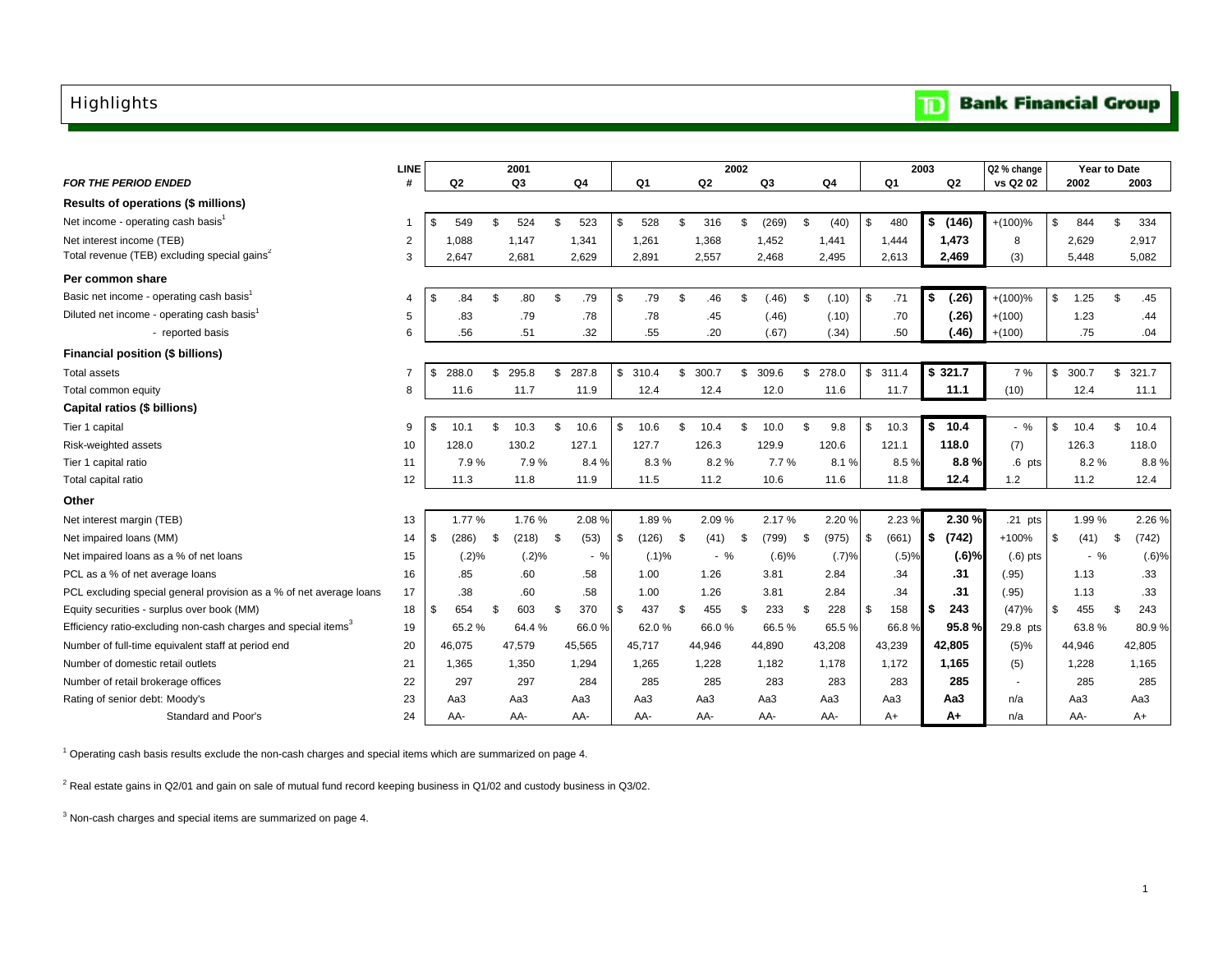## <span id="page-3-0"></span>Shareholder Value

|  | <b>Bank Financial Group</b> |  |
|--|-----------------------------|--|
|--|-----------------------------|--|

|                                                                     | <b>LINE</b>    |                | 2001         |                |                  | 2002           |                          |               |              | 2003           | Q2 % change  |                    | Year to Date |
|---------------------------------------------------------------------|----------------|----------------|--------------|----------------|------------------|----------------|--------------------------|---------------|--------------|----------------|--------------|--------------------|--------------|
| <b>FOR THE PERIOD ENDED</b>                                         |                | Q <sub>2</sub> | Q3           | Q <sub>4</sub> | Q1               | Q <sub>2</sub> | Q3                       | Q4            | Q1           | Q2             | vs Q2 02     | 2002               | 2003         |
| Per common share                                                    |                |                |              |                |                  |                |                          |               |              |                |              |                    |              |
| Basic net income - operating cash basis <sup>1</sup>                | 1              | \$<br>.84      | -\$<br>.80   | -\$<br>.79     | \$<br>.79<br>-\$ | .46            | (.46)<br>\$              | - \$<br>(.10) | \$<br>.71    | \$<br>(.26)    | $+(100)%$    | $\sqrt{3}$<br>1.25 | -\$<br>.45   |
| Diluted net income - operating cash basis <sup>1</sup>              | $\overline{2}$ | .83            | .79          | .78            | .78              | .45            | (.46)                    | (.10)         | .70          | (.26)          | $+(100)$     | 1.23               | .44          |
| - reported basis                                                    | 3              | .56            | .51          | .32            | .55              | .20            | (.67)                    | (.34)         | .50          | (.46)          | $+(100)$     | .75                | .04          |
| Dividends                                                           |                | .28            | .28          | .28            | .28              | .28            | .28                      | .28           | .28          | .28            |              | .56                | .56          |
| Book value                                                          | 5              | 18.52          | 18.70        | 18.97          | 19.45            | 19.38          | 18.62                    | 17.91         | 18.10        | 17.04          | (12)         | 19.38              | 17.04        |
| Closing market price                                                | 6              | 38.90          | 39.34        | 35.94          | 42.60            | 41.87          | 33.00                    | 29.35         | 32.18        | 33.94          | (19)         | 41.87              | 33.94        |
| <b>Financial ratios and statistics</b>                              |                |                |              |                |                  |                |                          |               |              |                |              |                    |              |
| ROE - operating cash basis <sup>1</sup>                             | $\overline{7}$ | 18.7%          | 17.1 %       | 16.8%          | 16.4 %           | 9.7%           | (9.5)%                   | (2.1)%        | 15.6%        | (6.0)%         | $(15.7)$ pts | 13.1 %             | 5.1%         |
| - reported basis                                                    | 8              | 12.8           | 10.9         | 6.8            | 11.5             | 4.4            | (13.9)                   | (7.4)         | 11.1         | (10.5)         | (14.9)       | 8.0                | $.5\,$       |
| Return on invested capital - operating cash basis <sup>1, 2</sup>   | 9              | 17.1           | 15.4         | 15.0           | 14.4             | 8.4            | (8.2)                    | (1.8)         | 13.1         | (5.0)          | (13.4)       | 11.5               | 4.2          |
| Average common equity (MM)                                          | 10             | \$<br>11.494   | S.<br>11,647 | S.<br>11,777   | 12,231<br>\$     | \$<br>12,407   | 12,227<br>\$             | \$<br>11,817  | 11,607<br>\$ | \$11,484       | (7)%         | \$12,301           | \$11,520     |
| Average invested capital <sup>2</sup> (MM)                          | 11             | 12,592         | 12,925       | 13,228         | 13,874           | 14,212         | 14,189                   | 13,934        | 13,868       | 13,875         | (2)          | 14,025             | 13,846       |
| Return on risk-weighted assets - operating cash basis <sup>1</sup>  | 12             | 1.75 %         | 1.60%        | 1.61%          | 1.64 %           | 1.02%          | $(.83)\%$                | (.13)%        | 1.58 %       | (.48)%         | $(1.50)$ pts | 1.34 %             | .55 %        |
| Dividend yield <sup>3</sup>                                         | 13             | 2.5            | 2.6          | 2.7            | 2.8              | 2.6            | 3.2                      | 3.7           | 3.5          | 3.4            | .8           | 2.8                | 3.5          |
| Common dividend payout ratio - operating cash basis <sup>1</sup>    | 14             | 33.5           | 35.1         | 35.3           | 35.4             | 61.3           | $\overline{\phantom{a}}$ | ٠             | 39.6         |                | ٠            | 44.9               | 125.3        |
| Closing market price to book value                                  | 15             | 2.10           | 2.10         | 1.89           | 2.19             | 2.16           | 1.77                     | 1.64          | 1.78         | 1.99           | $(8)\%$      | 2.16               | 1.99         |
| Price earnings ratio - operating cash basis <sup>1, 4</sup>         | 16             | 11.9           | 12.0         | 11.0           | 13.4             | 15.0           | 21.3                     | 43.8          | 54.5         | $\blacksquare$ | - pts        | 15.0               |              |
| Total market return on common shareholders' investment <sup>5</sup> | 17             | 16.6%          | 14.3%        | (11.7)%        | (1.0)%           | 10.5%          | $(13.3)\%$               | (15.2)%       | (21.8)%      | (16.3)%        | (26.8)       | 10.5%              | $(16.3)\%$   |
| Number of common shares outstanding (MM)                            | 18             | 628.1          | 628.3        | 628.5          | 639.6            | 641.4          | 643.2                    | 645.4         | 647.9        | 651.1          | 2%           | 641.4              | 651.1        |
| Average number of common shares outstanding (MM) - basic            | 19             | 627.9          | 628.2        | 628.4          | 639.5            | 639.8          | 641.5                    | 643.3         | 645.6        | 648.5          |              | 639.7              | 647.0        |
| - diluted                                                           | 20             | 636.7          | 636.0        | 635.6          | 646.8            | 647.1          | 646.6                    | 647.3         | 649.7        | 652.2          |              | 647.0              | 651.0        |

 $1$  Operating cash basis results exclude the non-cash charges and special items which are summarized on page 4.

 $^{2}$  Common shareholder's equity is increased by the cumulative amount of goodwill and intangible assets amortized as of the reporting date to reflect the invested capital.

 $3$  Dividends per common share for trailing 4 quarters divided by average of high and low common share prices for the period

<sup>4</sup> Closing common share price divided by diluted net income per common share for trailing 4 quarters

<sup>5</sup> Change in market price plus dividends paid in trailing 4 quarters as a percentage of the prior year's closing market price per common share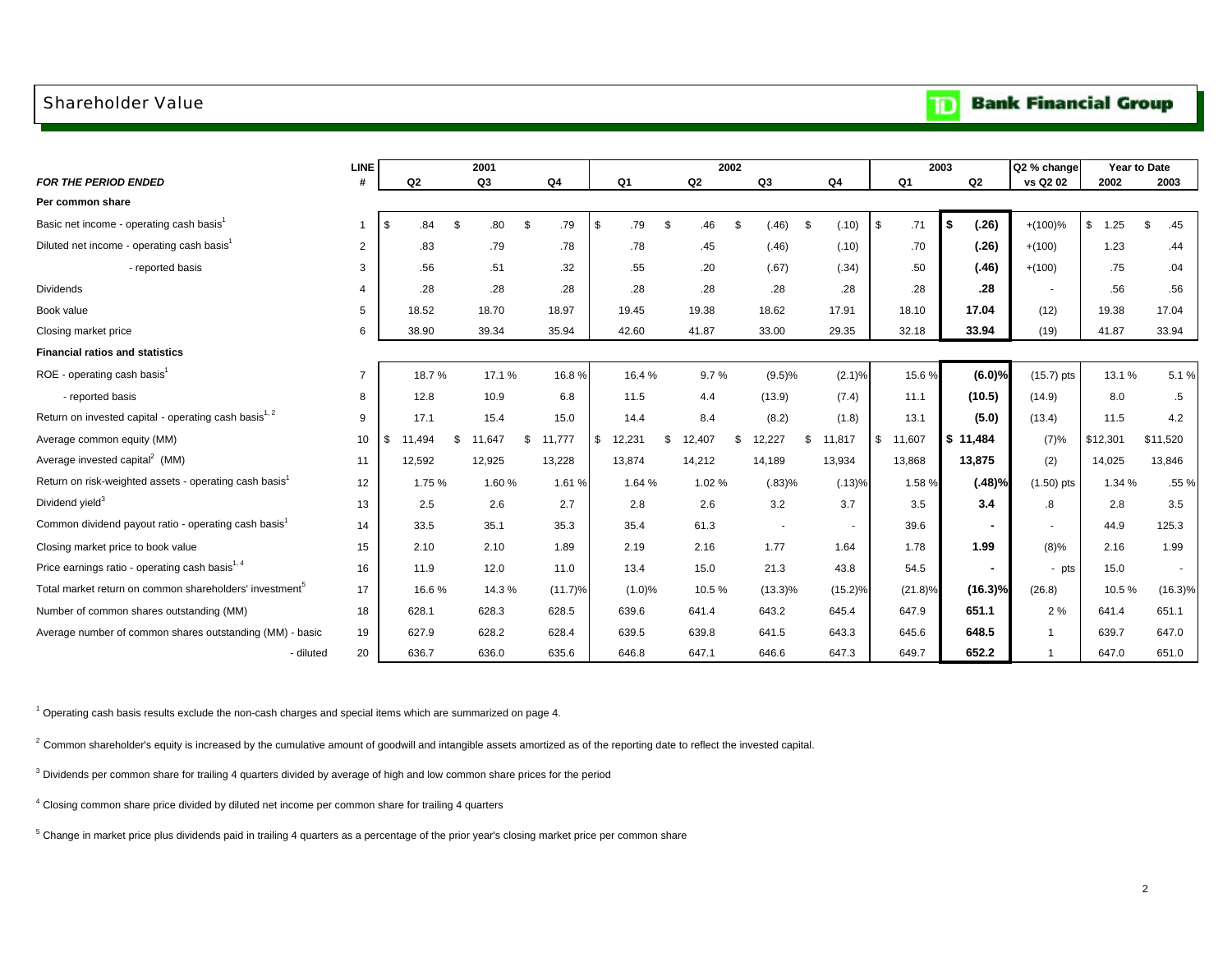### <span id="page-4-0"></span>Net Income

| (\$MILLIONS)                                                    | <b>LINE</b>    |     |                | 2001        |           |      |           |      | 2002           |    |             |             |             | 2003      |              | Q2 % change     |      |           | Year to Date |
|-----------------------------------------------------------------|----------------|-----|----------------|-------------|-----------|------|-----------|------|----------------|----|-------------|-------------|-------------|-----------|--------------|-----------------|------|-----------|--------------|
| FOR THE PERIOD ENDED                                            | #              | Q2  |                | Q3          | Q4        |      | Q1        |      | Q <sub>2</sub> | Q3 |             | Q4          | Q1          |           | Q2           | vs Q2 02        | 2002 |           | 2003         |
|                                                                 |                |     |                |             |           |      |           |      |                |    |             |             |             |           |              |                 |      |           |              |
| Interest income (TEB)                                           | 1              | \$  | $3,592$ \$     | $3,555$ \$  | 3,701     | \$   | 3,099     | - \$ | 2,839<br>- \$  |    | $3,028$ \$  | 3,007       | \$<br>2,915 | \$        | 2,919        | 3 %             | \$   | 5,938 \$  | 5,834        |
| Interest expense                                                | $\overline{2}$ |     | 2,504          | 2,408       | 2,360     |      | 1,838     |      | 1,471          |    | 1,576       | 1,566       | 1,471       |           | 1,446        | (2)             |      | 3,309     | 2,917        |
| Net interest income (TEB)                                       | 3              |     | 1,088          | 1,147       | 1,341     |      | 1,261     |      | 1,368          |    | 1,452       | 1,441       | 1,444       |           | 1,473        | 8               |      | 2,629     | 2,917        |
| Provision for credit losses                                     | $\overline{4}$ |     | 270            | 190         | 190       |      | 325       |      | 400            |    | 1,250       | 950         |             | 112       | 98           | (76)            |      | 725       | 210          |
| Net interest income after credit loss provision                 | 5              |     | 818            | 957         | 1,151     |      | 936       |      | 968            |    | 202         | 491         |             | 1,332     | 1,375        | 42              |      | 1,904     | 2,707        |
| Other income                                                    |                |     |                |             |           |      |           |      |                |    |             |             |             |           |              |                 |      |           |              |
| Investment and securities services                              | 6              |     | 549            | 553         | 483       |      | 569       |      | 534            |    | 522         | 460         |             | 503       | 479          | (10)            |      | 1,103     | 982          |
| Credit fees                                                     | $\overline{7}$ |     | 124            | 83          | 87        |      | 121       |      | 116            |    | 100         | 78          |             | 118       | 100          | (14)            |      | 237       | 218          |
| Net investment securities gains/(losses)                        | 8              |     | 13             | 26          | 137       |      | 60        |      | (12)           |    | (8)         | (14)        |             | 5         | (23)         | 92              |      | 48        | (18)         |
| Trading income                                                  | 9              |     | 375            | 373         | 121       |      | 432       |      | 106            |    | (73)        | 64          |             | 83        | 15           | (86)            |      | 538       | 98           |
| Service charges                                                 | 10             |     | 136            | 150         | 148       |      | 145       |      | 143            |    | 151         | 157         |             | 155       | 153          | $\overline{7}$  |      | 288       | 308          |
| Loan securitizations                                            | 11             |     | 70             | 65          | 68        |      | 56        |      | 46             |    | 63          | 53          |             | 45        | 54           | 17              |      | 102       | 99           |
|                                                                 |                |     | 59             |             | 60        |      | 62        |      | 57             |    | 64          | 66          |             | 66        | 65           | 14              |      | 119       |              |
| Card services                                                   | 12             |     |                | 66          |           |      |           |      |                |    |             |             |             |           | 97           |                 |      |           | 131          |
| Insurance revenue (net of claims)                               | 13             |     | 86             | 89          | 80        |      | 84        |      | 96             |    | 95          | 100         |             | 92<br>17  |              | $\overline{1}$  |      | 180       | 189          |
| Trust fees                                                      | 14             |     | 27             | 21          | 15        |      | 18        |      | 22             |    | 18          | 18          |             |           | 19           | (14)            |      | 40        | 36           |
| Gains on sale of investment real estate                         | 15             |     | 200            |             |           |      |           |      |                |    |             |             |             |           |              |                 |      |           |              |
| Gain on sale of mutual fund record keeping and custody business | 16             |     |                |             |           |      | 18        |      |                |    | 22          |             |             |           |              |                 |      | 18        |              |
| Other                                                           | 17             |     | 120            | 108         | 89        |      | 83        |      | 81             |    | 84          | 72          |             | 85        | 37           | (54)            |      | 164       | 122          |
| <b>Total other income</b>                                       | 18             |     | 1,759          | 1,534       | 1,288     |      | 1,648     |      | 1,189          |    | 1,038       | 1,054       | 1,169       |           | 996          | (16)            |      | 2,837     | 2,165        |
|                                                                 |                |     |                |             |           |      |           |      |                |    |             |             |             |           |              |                 |      |           |              |
| Net interest and other income                                   | 19             |     | 2,577          | 2,491       | 2,439     |      | 2,584     |      | 2,157          |    | 1,240       | 1,545       | 2,501       |           | 2,371        | 10              |      | 4,741     | 4,872        |
| Non-interest expenses                                           |                |     |                |             |           |      |           |      |                |    |             |             |             |           |              |                 |      |           |              |
| Salaries and staff benefits                                     | 20             |     | 915            | 942         | 887       |      | 1,014     |      | 882            |    | 868         | 802         |             | 965       | 893          | $\mathbf{1}$    |      | 1,896     | 1,858        |
| Occupancy including depreciation                                | 21             |     | 167            | 143         | 143       |      | 146       |      | 151            |    | 154         | 154         |             | 152       | 153          | $\overline{1}$  |      | 297       | 305          |
| Equipment including depreciation                                | 22             |     | 164            | 173         | 173       |      | 161       |      | 157            |    | 172         | 171         |             | 167       | 156          | (1)             |      | 318       | 323          |
| Restructuring costs                                             | 23             |     |                | 54          | 130       |      |           |      |                |    |             |             |             |           | 87           | $+100$          |      |           | 87           |
| Goodwill impairment                                             | 24             |     |                |             |           |      |           |      |                |    |             |             |             |           | 624          | $+100$          |      |           | 624          |
| Other                                                           | 25             |     | 480            | 468         | 532       |      | 470       |      | 497            |    | 447         | 508         |             | 461       | 452          | (9)             |      | 967       | 913          |
|                                                                 |                |     |                |             |           |      |           |      |                |    |             |             |             |           |              |                 |      |           |              |
| Total non-interest expenses excluding non-cash                  |                |     |                |             |           |      |           |      |                |    |             |             |             |           |              |                 |      |           |              |
| goodwill / intangible amortization                              | 26             |     | 1,726          | 1,780       | 1,865     |      | 1,791     |      | 1,687          |    | 1,641       | 1,635       | 1,745       |           | 2,365        | 40              |      | 3,478     | 4,110        |
| Income before provision for income taxes - TEB                  | 27             |     | 851            | 711         | 574       |      | 793       |      | 470            |    | (401)       | (90)        |             | 756       | 6            | (99)            |      | 1,263     | 762          |
| Provision for income taxes - TEB                                | 28             |     | 214            | 228         | 110       |      | 234       |      | 136            |    | (163)       | (66)        |             | 253       | 129          | (5)             |      | 370       | 382          |
| Net income before non-controlling interest                      | 29             |     | 637            | 483         | 464       |      | 559       |      | 334            |    | (238)       | (24)        |             | 503       | (123)        | $+(100)$        |      | 893       | 380          |
| Non-controlling interest - TD Waterhouse Group, Inc.            | 30             |     | $\overline{1}$ | (4)         |           |      |           |      |                |    |             |             |             |           |              |                 |      |           |              |
| - Preferred shares of subsidiaries                              | 31             |     | 20             | 18          | 17        |      | 17        |      | 18             |    | 13          | 16          |             | 23        | 23           | 28              |      | 35        | 46           |
| Net income - cash basis                                         | 32             |     | 616            | 469         | 447       |      | 542       |      | 316            |    | (251)       | (40)        |             | 480       | (146)        | $+(100)$        |      | 858       | 334          |
| Preferred dividends                                             | 33             |     | 24             | 22          | 24        |      | 23        |      | 24             |    | 23          | 23          |             | 23        | 22           | (8)             |      | 47        | 45           |
| Net income applicable to common shares - cash basis             | 34             |     | 592            | 447         | 423       |      | 519       |      | 292            |    | (274)       | (63)        |             | 457       | (168)        | $+(100)$        |      | 811       | 289          |
| Non-cash goodwill / intangible amortization, net of tax         | 35             |     | 233            | 126         | 220       |      | 164       |      | 160            |    | 154         | 156         |             | 133       | 127          | (21)            |      | 324       | 260          |
|                                                                 |                |     |                |             |           |      |           |      |                |    |             |             |             |           |              |                 |      |           |              |
| Net income applicable to common shares - reported basis         | 36             | \$  | 359            | - \$<br>321 | \$<br>203 | \$   | 355S      |      | 132S           |    | $(428)$ \$  | $(219)$ \$  |             | 324<br>\$ | (295)        | $+(100)%$       | \$   | 487 \$    | 29           |
| Diluted earnings per share - operating cash basis <sup>1</sup>  | 37             | -\$ | $0.83$ \$      | $0.79$ \$   | 0.78      | l \$ | $0.78$ \$ |      | $0.45$ \$      |    | $(0.46)$ \$ | $(0.10)$ \$ |             | 0.70      | (0.26)<br>\$ | $+(100)%$       | \$   | $1.23$ \$ | 0.44         |
|                                                                 |                |     |                |             |           |      |           |      |                |    |             |             |             |           |              |                 |      |           |              |
| Diluted earnings per share - reported basis                     | 38             |     | 0.56           | 0.51        | 0.32      |      | 0.55      |      | 0.20           |    | (0.67)      | (0.34)      |             | 0.50      |              | $(0.46)$ +(100) |      | 0.75      | 0.04         |

<sup>1</sup> Operating cash basis results exclude the non-cash charges and special items which are summarized on page 4.

### $\mathbf{D}$ **Bank Financial Group**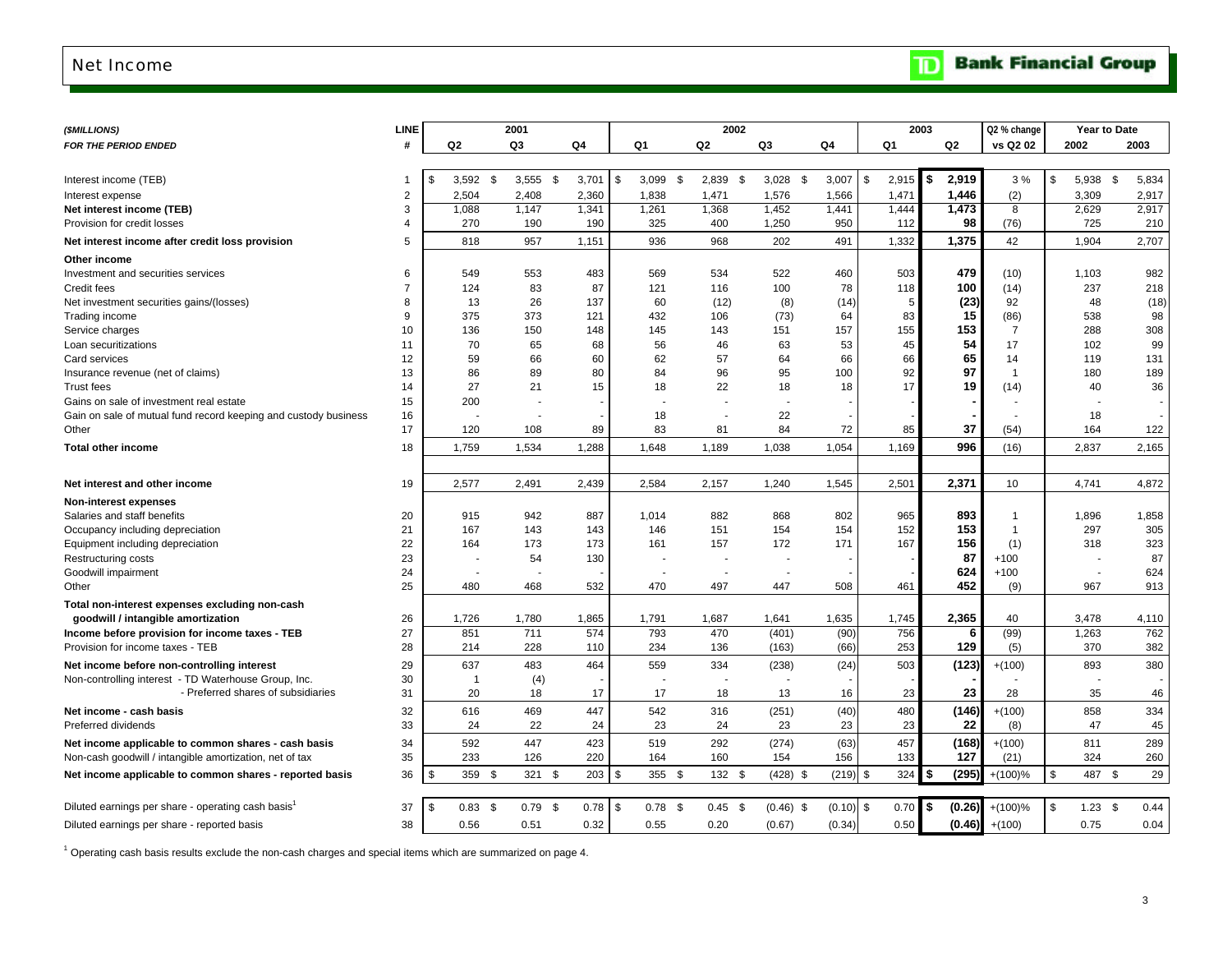## <span id="page-5-0"></span>Non-cash Charges and Special Items

#### **Bank Financial Group** וסד

| (\$MILLIONS)                                                  | <b>LINE</b> |     |                | 2001                     |                   |            | 2002       |               |            |            | 2003 |       | Q2 % change |      | Year to Date |       |
|---------------------------------------------------------------|-------------|-----|----------------|--------------------------|-------------------|------------|------------|---------------|------------|------------|------|-------|-------------|------|--------------|-------|
| <b>FOR THE PERIOD ENDED</b>                                   |             |     | Q <sub>2</sub> | Q3                       | Q4                | Q1         | Q2         | Q3            | Q4         | Q1         |      | Q2    | vs Q2 02    |      | 2002         | 2003  |
|                                                               |             |     |                |                          |                   |            |            |               |            |            |      |       |             |      |              |       |
| Non-cash charges and special items, net of income taxes:      |             |     |                |                          |                   |            |            |               |            |            |      |       |             |      |              |       |
| Amortization of intangible assets                             |             | ∣აა | $(185)$ \$     | $(78)$ \$                | $(171)$ \$        | $(164)$ \$ | (160) \$   | (154)<br>- \$ | $(156)$ \$ | $(133)$ \$ |      | (127) | (21)%       | - 35 | $(324)$ \$   | (260) |
| Amortization of goodwill <sup>1</sup>                         |             |     | (48)           | (48)                     | (49)              |            |            |               |            |            |      |       |             |      |              |       |
| Special increase in general provision                         |             |     | (96)           | $\overline{\phantom{a}}$ |                   |            |            |               |            |            |      |       |             |      |              |       |
| Gain on sale of mutual fund and custody business              |             |     |                |                          |                   | 14         |            | 18            |            |            |      |       |             |      | 14           |       |
| Gain on sale of investment real estate                        |             |     | 163            |                          |                   |            |            |               |            |            |      |       |             |      |              |       |
| Restructuring costs <sup>2</sup>                              | 6           |     |                | (30)                     | (76)              |            |            |               |            |            |      |       |             |      |              |       |
| Income tax expense from income tax rate changes               |             |     |                | (25)                     | ۰.                |            |            |               |            |            |      |       |             |      |              |       |
|                                                               |             |     |                |                          |                   |            |            |               |            |            |      |       |             |      |              |       |
| Total non-cash charges and special items, net of income taxes | 8           | -\$ | (166)          | (181)                    | $(296)$ \$<br>-\$ | $(150)$ \$ | $(160)$ \$ | (136)<br>P.   | $(156)$ \$ | $(133)$ \$ |      | (127) | (21)%       |      | $(310)$ \$   | (260) |

<sup>1</sup>The goodwill impairment recorded in Q2/03 relating to TD Waterhouse International and TD Equity Options was not considered a special item for exclusion as it was considered a realized loss.

<sup>2</sup> Restructuring costs are reviewed by the Bank on a case-by-case basis to determine whether they are special items. The restructuring charges recognized in Q2/03 were not considered special items given that they were inc as part of the rationalization of the existing businesses and not as part of an acquisition, which would normally be considered a special item.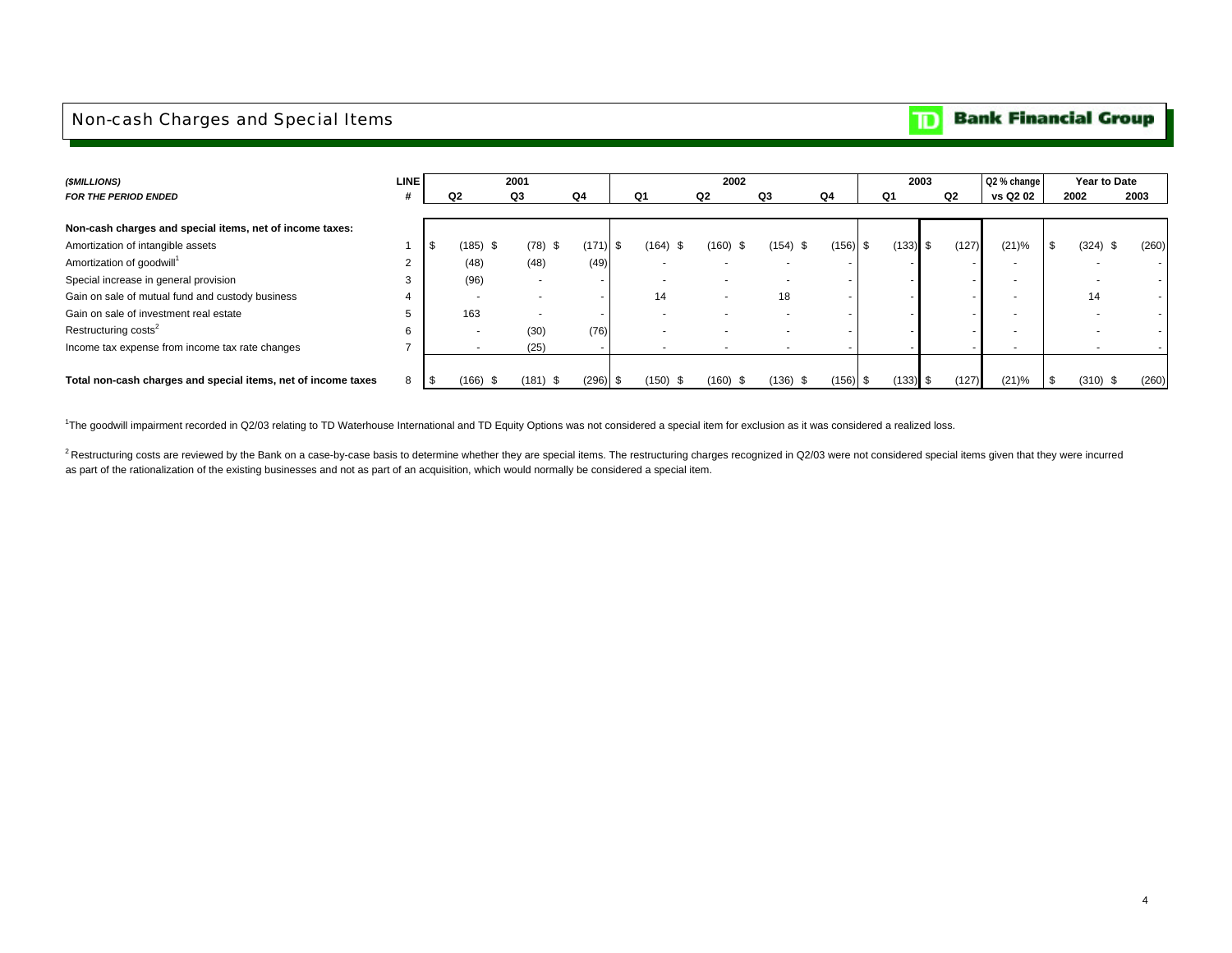<span id="page-6-0"></span>Performance Measures by Major Business Segment - Total Bank

**Bank Financial Group** 

m

| <b>OPERATING CASH BASIS (UNAUDITED, \$MILLIONS)<sup>7</sup></b> | <b>LINE</b> |                | 2001      |     |       |                |                | 2002 |                |             |           | 2003   |                | Q2 % change  |    | Year to Date |             |
|-----------------------------------------------------------------|-------------|----------------|-----------|-----|-------|----------------|----------------|------|----------------|-------------|-----------|--------|----------------|--------------|----|--------------|-------------|
| <b>FOR THE PERIOD ENDED</b>                                     | #           | Q <sub>2</sub> | Q3        |     | Q4    | Q <sub>1</sub> | Q <sub>2</sub> |      | Q <sub>3</sub> | Q4          | Q1        |        | Q2             | vs Q2 02     |    | 2002         | 2003        |
| Net income                                                      |             |                |           |     |       |                |                |      |                |             |           |        |                |              |    |              |             |
| Personal and Commercial Banking                                 |             | \$271          | \$<br>275 | \$. | 277   | \$<br>281      | \$<br>264      | \$.  | 282            | \$<br>287   | \$<br>309 | \$     | 306            | 16 %         | Ŝ. | 545          | \$<br>615   |
| Wealth Management                                               | 2           | 24             | 27        |     | 15    | 55             | 31             |      | 18             | 21          | 38        |        | (299)          | $+(100)$     |    | 86           | (261)       |
| <b>Total Retail</b>                                             | 3           | 295            | 302       |     | 292   | 336            | 295            |      | 300            | 308         | 347       |        | $\overline{7}$ | (98)         |    | 631          | 354         |
| <b>Wholesale Bank</b>                                           |             | 230            | 220       |     | 243   | 206            | 35             |      | (542)          | (356)       | 163       |        | (120)          | $+(100)$     |    | 241          | 43          |
| Corporate                                                       | 5           | 24             | 2         |     | (12)  | (14)           | (14)           |      | (27)           | 8           | (30)      |        | (33)           | $+100$       |    | (28)         | (63)        |
| <b>Total Bank</b>                                               | 6           | \$549          | \$<br>524 | \$  | 523   | \$<br>528      | 316            |      | (269)          | \$<br>(40)  | \$<br>480 | \$     | (146)          | $+(100)$     |    | 844          | \$<br>334   |
| Percentage net income mix <sup>2</sup>                          |             |                |           |     |       |                |                |      |                |             |           |        |                |              |    |              |             |
| <b>Total Retail</b>                                             |             | 56 %           | 58 %      |     | 55 %  | 62 %           | 89%            |      | 100 %          | 100 %       | 68 %      |        | 100 %          | 11 pts       |    | 72 %         | 89%         |
| <b>Wholesale Bank</b>                                           | 8           | 44             | 42        |     | 45    | 38             | 11             |      |                |             | 32        |        |                | (11)         |    | 28           | 11          |
| <b>Total Bank</b>                                               | 9           | 100 %          | 100 %     |     | 100 % | 100 %          | 100 %          |      | 100 %          | 100 %       | 100 %     |        | 100 %          |              |    | 100 %        | 100 %       |
|                                                                 |             |                |           |     |       |                |                |      |                |             |           |        |                |              |    |              |             |
| Economic profit <sup>3</sup>                                    | 10          | \$157          | \$<br>110 | \$  | 100   | \$<br>113      | \$<br>(96)     | \$   | (692)          | \$<br>(457) | \$<br>76  | $\sim$ | (537)          | $+100%$      | \$ | 17           | \$<br>(461) |
| Return on economic capital (ROE) <sup>4</sup>                   |             |                |           |     |       |                |                |      |                |             |           |        |                |              |    |              |             |
| Personal and Commercial Banking <sup>5</sup>                    | 11          | 29.7%          | 29.2%     |     | 29.0% | 26.9%          | 26.1%          |      | 26.7%          | 27.0%       | 29.0%     |        | 29.7%          | $3.6$ pts    |    | 26.5%        | 29.3%       |
| Wealth Management                                               | 12          | 12.0           | 13.7      |     | 8.9   | 34.8           | 20.7           |      | 13.8           | 17.2        | 31.1      |        | (258.6)        | (279.3)      |    | 28.1         | (111.2)     |
| <b>Wholesale Bank</b>                                           | 13          | 23.0           | 21.5      |     | 24.1  | 20.8           | 3.3            |      | (59.8)         | (35.8)      | 14.5      |        | (12.7)         | (16.0)       |    | 12.3         | 1.3         |
| <b>Total Bank</b>                                               | 14          | 18.7%          | 17.1 %    |     | 16.8% | 16.4 %         | 9.7%           |      | (9.5)%         | (2.1)%      | 15.6%     |        | (6.0)%         | $(15.7)$ pts |    | 13.1%        | 5.1%        |
| Percentage geographic contribution to total revenues            |             |                |           |     |       |                |                |      |                |             |           |        |                |              |    |              |             |
| Canada                                                          | 15          | 74 %           | 74 %      |     | 67%   | 73 %           | 77 %           |      | 75 %           | 73 %        | 72 %      |        | 75%            | $(2)$ pts    |    | 75 %         | 74 %        |
| United States of America                                        | 16          | 10             | 15        |     | 16    | 17             | 15             |      | 12             | 15          | 19        |        | 14             | (1)          |    | 16           | 16          |
| Offshore                                                        | 17          | 16             | 11        |     | 17    | 10             | 8              |      | 13             | 12          | 9         |        | 11             | 3            |    | 9            | 10          |
| <b>Total Bank</b>                                               | 18          | 100 %          | 100 %     |     | 100 % | 100 %          | 100 %          |      | 100 %          | 100 %       | 100 %     |        | 100 %          |              |    | 100 %        | 100 %       |

 $1$  Excludes the non-cash charges and special items which are summarized on page 4.

2 Percentages exclude Corporate results.

<sup>3</sup> Economic profit is determined as the operating cash basis net income applicable to common shareholders less a charge for the cost of invested capital. Invested capital is equal to common equity plus the cumulative amount of goodwill and intangibles amortized as of the reporting date.

4 Economic capital represents the economic capital required for credit, market and operational risk. Capital for goodwill and intangible assets is excluded from each business segments' ROE, but included in total bank ROE.

5 Excluding Canada Trust acquisition funding costs.

BASIS OF PRESENTATION OF RESULTS: Results of each segment reflect revenue, expenses, assets and liabilities generated by the businesses in that segment. Transfer pricing of funds sold or purchased, and of commissions for services provided are generally at market rates. The Bank measures the performance of each segment based on net income (loss) before non-cash goodwill and intangible amortization and certain special items, and return on economic capital. Certain comparative amounts have been reclassified to conform with current period presentation.

CORPORATE: Includes non-controlling interests in subsidiaries, real estate investments, the effects of asset securitization programs, treasury management, general provisions for credit losses, certain taxable equivalent adjustments and corporate level tax benefits, and residual unallocated revenues, expenses or taxes.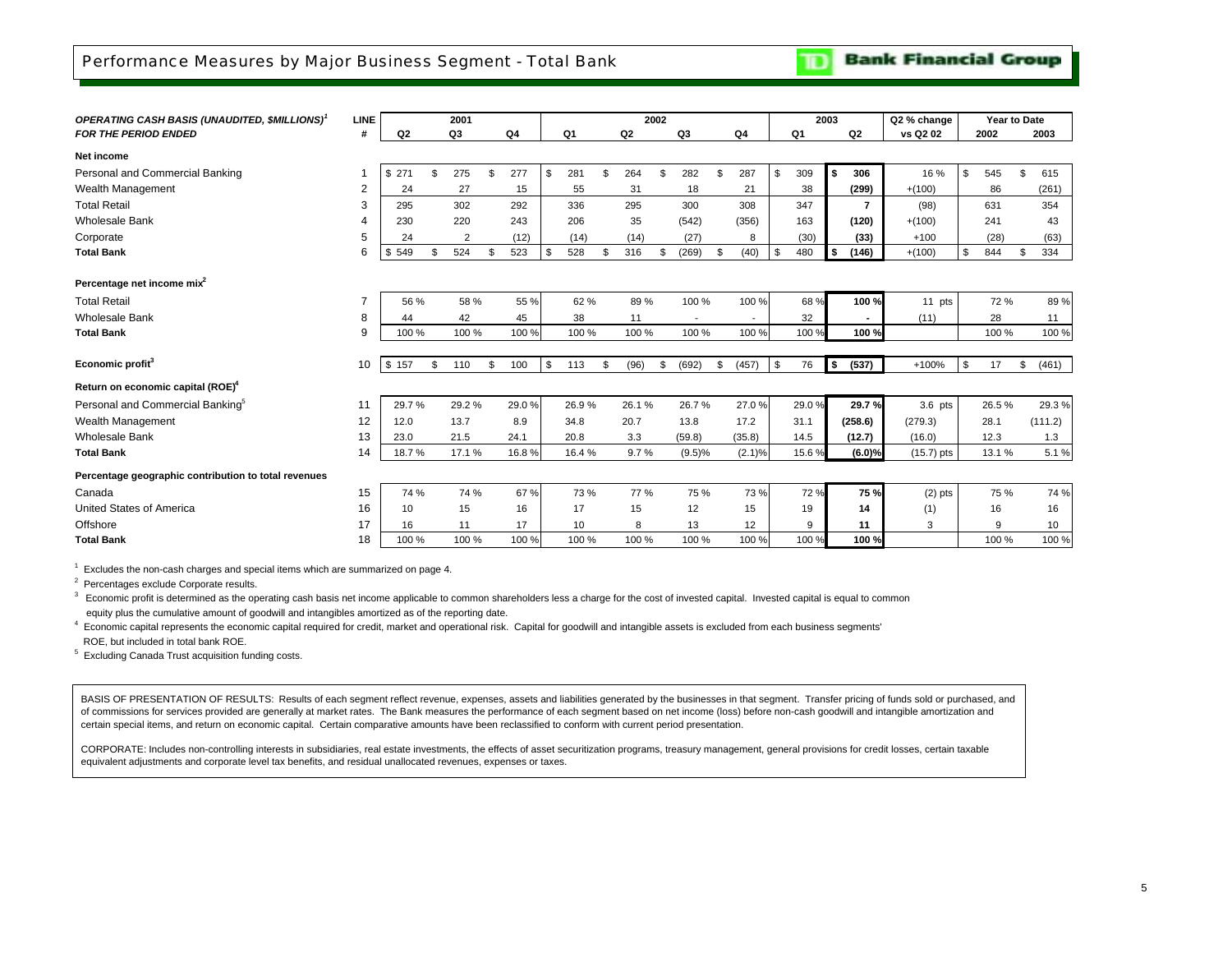## <span id="page-7-0"></span>Performance Measures by Major Business Segment - Personal and Commercial Banking

**Bank Financial Group** 

TD.

| <b>OPERATING CASH BASIS (UNAUDITED, \$MILLIONS)<sup>3</sup></b> | <b>LINE</b>    |           | 2001      |           |       |           |                | 2002 |       |           |           | 2003 |                | Q2 % change    |         | Year to Date |           |
|-----------------------------------------------------------------|----------------|-----------|-----------|-----------|-------|-----------|----------------|------|-------|-----------|-----------|------|----------------|----------------|---------|--------------|-----------|
| <b>FOR THE PERIOD ENDED</b>                                     | #              | Q2        | Q3        | Q4        |       | Q1        | Q <sub>2</sub> |      | Q3    | Q4        | Q1        |      | Q <sub>2</sub> | vs Q2 02       |         | 2002         | 2003      |
|                                                                 |                |           |           |           |       |           |                |      |       |           |           |      |                |                |         |              |           |
| Net interest income (TEB)                                       |                | 955       | \$<br>992 | \$1,046   |       | \$1,033   | \$<br>973      | \$.  | 1,020 | \$1,032   | \$1,032   | \$   | 999            | 3 %            | \$2,006 |              | \$2,031   |
| Other income                                                    | $\overline{2}$ | 433       | 440       | 401       |       | 418       | 421            |      | 438   | 433       | 433       |      | 429            | $\overline{2}$ |         | 839          | 862       |
| Total revenue                                                   | 3              | .388      | 1,432     | 1,447     |       | 1.451     | 1.394          |      | 1.458 | 1.465     | 1.465     |      | 1.428          | 2              |         | 2,845        | 2,893     |
| Provision for credit losses                                     | 4              | 99        | 92        |           | 92    | 138       | 115            |      | 132   | 120       | 123       |      | 104            | (10)           |         | 253          | 227       |
| Non-interest expenses                                           | 5              | 834       | 897       | 908       |       | 872       | 864            |      | 879   | 886       | 865       |      | 852            | (1)            |         | 1.736        | 1,717     |
| Net income before taxes                                         | 6              | 455       | 443       | 447       |       | 441       | 415            |      | 447   | 459       | 477       |      | 472            | 14             |         | 856          | 949       |
| Income taxes (TEB)                                              | $\overline{7}$ | 184       | 168       | 170       |       | 160       | 151            |      | 165   | 172       | 168       |      | 166            | 10             |         | 311          | 334       |
| Net income                                                      | 8              | 271<br>\$ | 275<br>\$ | 277<br>\$ |       | \$<br>281 | \$<br>264      | \$   | 282   | 287<br>\$ | \$<br>309 | \$   | 306            | 16 %           | \$      | 545          | \$<br>615 |
|                                                                 |                |           |           |           |       |           |                |      |       |           |           |      |                |                |         |              |           |
| Total economic capital (\$billions)                             | 9              |           | 4.0       | 4.0       |       | \$.       |                |      | 4.4   | 4.5       | \$<br>4.5 | \$   | 4.5            | 2%             | \$      |              | \$<br>4.5 |
| Return on economic capital <sup>2</sup>                         | 10             | 29.7%     | 29.2%     |           | 29.0% | 26.9%     | 26.1%          |      | 26.7% | 27.0%     | 29.0%     |      | 29.7%          | 3.6<br>pts     |         | 26.5%        | 29.3%     |
|                                                                 |                |           |           |           |       |           |                |      |       |           |           |      |                |                |         |              |           |
| Selected volumes and ratios (\$billions)                        |                |           |           |           |       |           |                |      |       |           |           |      |                |                |         |              |           |
| Risk-weighted assets                                            | 11             | \$<br>52  | 54        |           | 53    | 55<br>\$  | \$<br>55       | \$   | 56    | \$<br>52  | 52<br>\$  | \$   | 53             | (4)%           | \$      | 55           | \$<br>53  |
| Average loans - personal                                        | 12             | 71        | 73        |           | 74    | 77        | 79             |      | 81    | 84        | 85        |      | 87             | 10             |         | 78           | 86        |
| Average loans and acceptances - business                        | 13             | 19        | 19        |           | 19    | 19        | 18             |      | 18    | 18        | 18        |      | 17             | (6)            |         | 19           | 18        |
| Average securitized assets                                      | 14             | 28        | 27        |           | 26    | 24        | 22             |      | 22    | 21        | 22        |      | 22             |                |         | 23           | 22        |
| Average deposits - personal                                     | 15             | 78        | 77        |           | 77    | 78        | 80             |      | 81    | 82        | 83        |      | 83             | 4              |         | 79           | 83        |
| Average deposits - business                                     | 16             | 18        | 20        | 21        |       | 22        | 22             |      | 23    | 24        | 25        |      | 25             | 14             |         | 22           | 25        |
| Margin on avg. earning assets incl. securitized assets          | 17             | 3.39 %    | 3.38 %    |           | 3.40% | 3.45 %    | 3.40 %         |      | 3.40% | 3.38 %    | 3.36 %    |      | 3.34 %         | $(0.06)$ pts   |         | 3.44 %       | 3.35 %    |
| Efficiency ratio $\%^2$                                         | 18             | 58.2%     | 60.7%     |           | 60.8% | 58.2%     | 60.0%          |      | 58.5% | 58.7%     | 57.3%     |      | 57.8%          | $(2.2)$ pts    |         | 59.1%        | 57.6%     |

 $1$  Excludes the non-cash charges and special items which are summarized on page 4.

<sup>2</sup> Excluding Canada Trust acquisition funding costs.

Provides financial services to consumers and small and medium-sized businesses. It encompasses retail and commercial banking, electronic banking, credit card services, and insurance businesses, operating through a network of retail outlets, automated banking machines, telephones, personal computers and the Internet. The segment's net interest income, other income and provision for credit losses present the results before the impact of asset securitization programs. Certain comparative amounts have been reclassified to conform with current period presentation.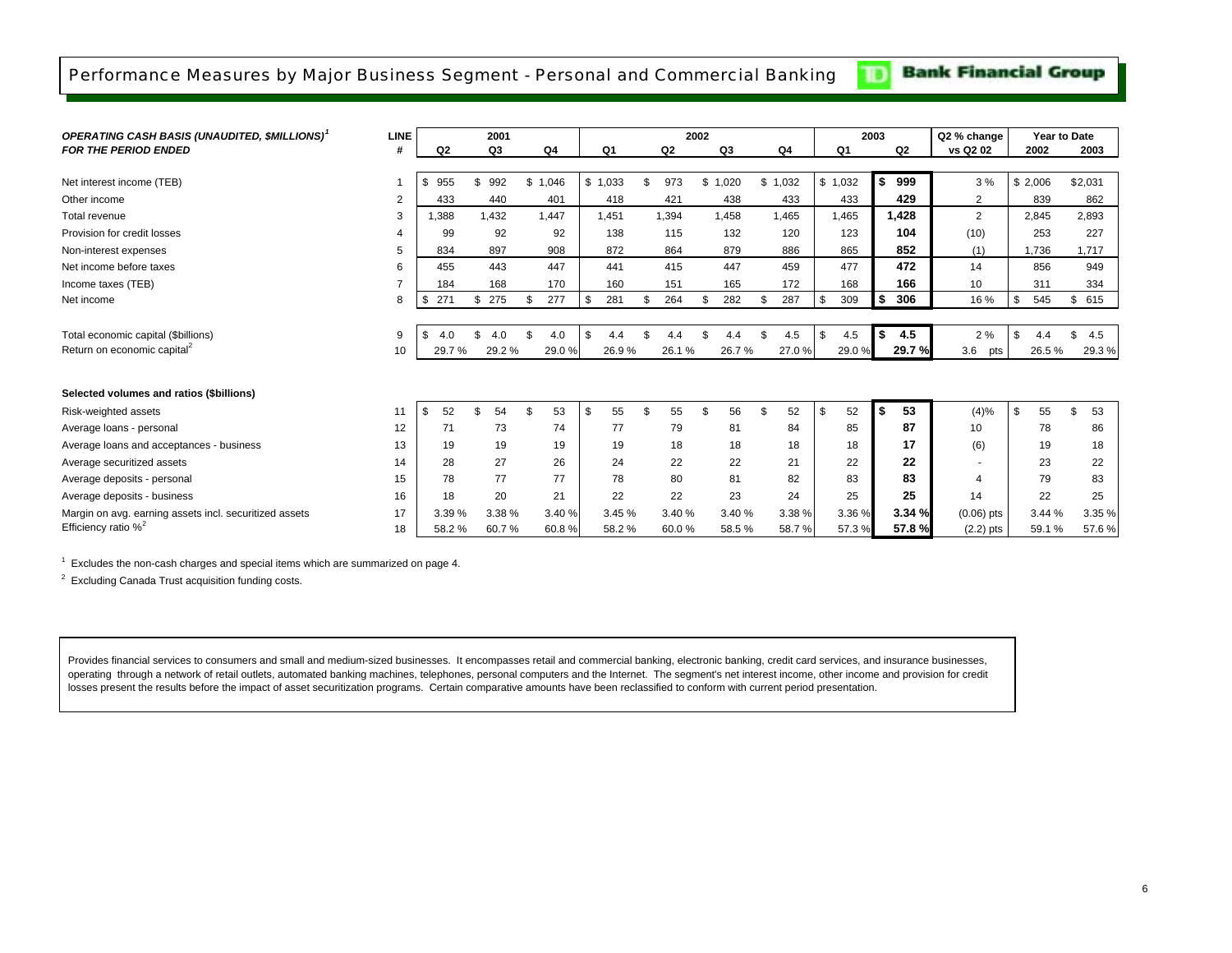## <span id="page-8-0"></span>Performance Measures by Major Business Segment - Wealth Management

## **Bank Financial Group**

| <b>OPERATING CASH BASIS (UNAUDITED, \$MILLIONS)</b> | LINE |                |     | 2001           |                |                          |           | 2002 |                          |     |        |                          | 2003 |             | Q2 % change | Year to Date |                     |
|-----------------------------------------------------|------|----------------|-----|----------------|----------------|--------------------------|-----------|------|--------------------------|-----|--------|--------------------------|------|-------------|-------------|--------------|---------------------|
| <b>FOR THE PERIOD ENDED</b>                         | #    | Q <sub>2</sub> |     | Q <sub>3</sub> | Q4             | Q1                       | Q2        |      | Q3                       |     | Q4     | Q <sub>1</sub>           |      | Q2          | vs Q2 02    | 2002         | 2003                |
|                                                     |      |                |     |                |                |                          |           |      |                          |     |        |                          |      |             |             |              |                     |
| Net interest income (TEB)                           |      | \$<br>117      | \$. | 107            | 109            | \$<br>107                | \$<br>106 |      | 106                      | \$. | 107    | \$<br>106                | -S   | 95          | $(10)\%$    | \$<br>213    | \$<br>201           |
| Brokerage commissions & other income <sup>2</sup>   | 2    | 452            |     | 436            | 401            | 468                      | 451       |      | 418                      |     | 400    | 437                      |      | 353         | (22)        | 919          | 790                 |
| Total revenue                                       | 3    | 569            |     | 543            | 510            | 575                      | 557       |      | 524                      |     | 507    | 543                      |      | 448         | (20)        | 1,132        | 991                 |
| Non interest expenses                               |      |                |     |                |                |                          |           |      |                          |     |        |                          |      |             |             |              |                     |
| Restructuring costs                                 | 4    |                |     |                | $\overline{a}$ |                          |           |      |                          |     |        | $\overline{\phantom{a}}$ |      | 21          | $+100$      |              | 21                  |
| Goodwill impairment                                 | 5    |                |     |                |                |                          |           |      |                          |     |        | $\overline{\phantom{a}}$ |      | 274         | $+100$      |              | 274                 |
| Other non-interest expenses                         | 6    | 523            |     | 489            | 476            | 480                      | 499       |      | 480                      |     | 463    | 474                      |      | 431         | (14)        | 979          | 905                 |
| Total non-interest expenses                         |      | 523            |     | 489            | 476            | 480                      | 499       |      | 480                      |     | 463    | 474                      |      | 726         | 45          | 979          | 1,200               |
| Net income before taxes                             | 8    | 46             |     | 54             | 34             | 95                       | 58        |      | 44                       |     | 44     | 69                       |      | (278)       | $+(100)$    | 153          | (209)               |
| Income taxes (TEB)                                  | 9    | 21             |     | 27             | 20             | 40                       | 27        |      | 26                       |     | 23     | 31                       |      | 21          | (22)        | 67           | 52                  |
| Non-controlling interest                            | 10   |                |     |                | (1)            | $\overline{\phantom{0}}$ |           |      | $\overline{\phantom{a}}$ |     |        | $\overline{\phantom{a}}$ |      | ۰           |             |              |                     |
| Net income <sup>3</sup>                             | 11   | \$<br>24       | \$  | 27             | \$<br>15       | \$<br>55                 | \$<br>31  | \$   | 18                       | \$  | 21     | \$<br>38                 | \$   | (299)       | $+(100)$    | \$<br>86     | \$ (261)            |
|                                                     |      |                |     |                |                |                          |           |      |                          |     |        |                          |      |             |             |              |                     |
| Total economic capital (\$billions)                 | 12   | \$             |     | 8.             | .7             | \$                       |           |      | 5                        | \$  | $.5\,$ | \$<br>$.5\,$             | Ŝ.   | $.5\,$      | (17)%       | \$           | \$<br>.5            |
| Return on economic capital                          | 13   | 12.0%          |     | 13.7%          | 8.9%           | 34.8%                    | 20.7%     |      | 13.8%                    |     | 17.2%  | 31.1%                    |      | $(258.6)\%$ | (279.3) pts | 28.1 %       | $(111.2)\%$         |
|                                                     |      |                |     |                |                |                          |           |      |                          |     |        |                          |      |             |             |              |                     |
| Selected volumes and ratios (\$billions)            |      |                |     |                |                |                          |           |      |                          |     |        |                          |      |             |             |              |                     |
| Risk-weighted assets                                | 14   | \$             | \$  | 9              | 6              | \$<br>6                  | \$<br>6   | \$   | 6                        | \$  | 6      | \$<br>5                  | S    | 5           | (17)%       | \$<br>6      | $\mathfrak{L}$<br>5 |
| Assets under administration                         | 15   | 250            |     | 249            | 240            | 262                      | 257       |      | 237                      |     | 234    | 237                      |      | 240         | (7)         | 257          | 240                 |
| Assets under management                             | 16   | 116            |     | 117            | 119            | 123                      | 123       |      | 122                      |     | 112    | 112                      |      | 110         | (11)        | 123          | 110                 |
| Personal margin loans                               | 17   | 6              |     | $\overline{7}$ | 5              | 6                        | 6         |      | 5                        |     | 4      | 5                        |      | 5           | (17)        | 6            | 5                   |
| Average trades per day (000's)                      | 18   | 129            |     | 105            | 94             | 119                      | 109       |      | 100                      |     | 86     | 98                       |      | 83          | (24)        | 114          | 91                  |
| Efficiency ratio %                                  | 19   | 91.9%          |     | 90.1%          | 93.3%          | 83.5%                    | 89.6%     |      | 91.6%                    |     | 91.3%  | 87.3%                    |      | 162.1 %     | 72.5 pts    | 86.5%        | 121.1 %             |

 $1$  Excludes the non-cash charges and special items which are summarized on page 4.

2 Includes write downs of \$39 million during Q2 2003 as a result of other than temporary impairments in certain international joint ventures.

<sup>3</sup> Q2 2003 Restructuring and goodwill impairment charges and write downs amounted to \$328 million after-tax.

Provides a full range of investment management services, including private money management to high net worth individuals, passive, quantitative, enhanced and active institutional portfolios for pension funds, corporations, institutions, endowments and foundations, private banking, trust and mutual funds for retail investors, full service brokerage and discount brokerage. Certain comparative amounts have been reclassified to conform with current period presentation.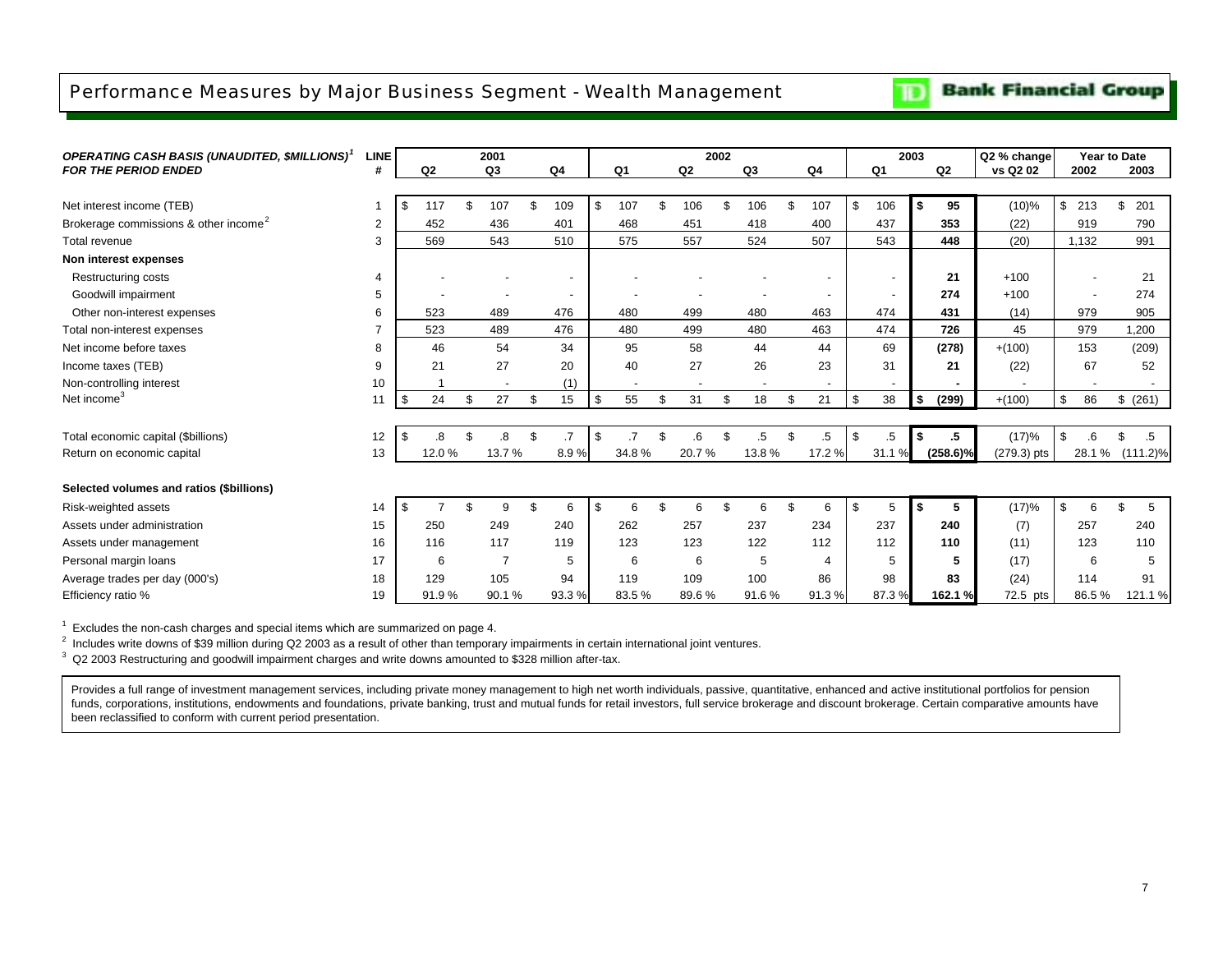## <span id="page-9-0"></span>Performance Measures by Major Business Segment - Wholesale Bank

| <b>OPERATING CASH BASIS (UNAUDITED, \$MILLIONS) LINE</b> |                |                      | 2001           |                |                |           | 2002 |                |              |                | $2003^2$                 |          | Q2 % change  | <b>Year to Date</b> |           |
|----------------------------------------------------------|----------------|----------------------|----------------|----------------|----------------|-----------|------|----------------|--------------|----------------|--------------------------|----------|--------------|---------------------|-----------|
| <b>FOR THE PERIOD ENDED</b>                              |                | Q2                   | Q <sub>3</sub> | Q <sub>4</sub> | Q <sub>1</sub> | Q2        |      | Q <sub>3</sub> |              | Q <sub>4</sub> | Q <sub>1</sub>           | Q2       | vs Q2 02     | 2002                | 2003      |
|                                                          |                |                      |                |                |                |           |      |                |              |                |                          |          |              |                     |           |
| Net interest income (TEB)                                |                | \$<br>151            | \$<br>242      | \$<br>402      | \$<br>243      | \$<br>385 | \$   | 433            | \$.          | 444            | \$<br>404                | \$313    | (19)%        | \$<br>628           | \$<br>717 |
| Trading and fee income                                   | $\overline{2}$ | 619                  | 537            | 413            | 691            | 250       |      | 98             |              | 124            | 207                      | 199      | (20)         | 941                 | 406       |
| Total revenue                                            | 3              | 770                  | 779            | 815            | 934            | 635       |      | 531            |              | 568            | 611                      | 512      | (19)         | 1,569               | 1,123     |
| Provision for credit losses                              | 4              | 41                   | 119            | 126            | 217            | 300       |      | 1,132          |              | 841            |                          | ٠        | (100)        | 517                 |           |
| Non interest expenses                                    |                |                      |                |                |                |           |      |                |              |                |                          |          |              |                     |           |
| Restructuring costs                                      | 5              |                      |                |                |                |           |      |                |              |                |                          | 66       | $+100$       |                     | 66        |
| Goodwill impairment                                      | 6              |                      |                |                |                |           |      |                |              |                | $\overline{\phantom{a}}$ | 350      | $+100$       |                     | 350       |
| Other non-interest expenses                              | $\overline{7}$ | 347                  | 340            | 320            | 407            | 304       |      | 248            |              | 276            | 357                      | 308      |              | 711                 | 665       |
| Total non-interest expenses                              | 8              | 347                  | 340            | 320            | 407            | 304       |      | 248            |              | 276            | 357                      | 724      | $+100$       | 711                 | 1,081     |
| Net income before taxes                                  | 9              | 382                  | 320            | 369            | 310            | 31        |      | (849)          |              | (549)          | 254                      | (212)    | $+(100)$     | 341                 | 42        |
| Income taxes (TEB)                                       | 10             | 152                  | 100            | 126            | 104            | (4)       |      | (307)          |              | (193)          | 91                       | (92)     | $+100$       | 100                 | (1)       |
| Net income <sup>3</sup>                                  | 11             | $\mathfrak s$<br>230 | \$<br>220      | \$<br>243      | \$<br>206      | \$<br>35  | \$   | (542)          | \$           | (356)          | \$<br>163                | \$ (120) | $+(100)\%$   | \$<br>241           | \$<br>43  |
|                                                          |                |                      |                |                |                |           |      |                |              |                |                          |          |              |                     |           |
| Total economic capital (\$billions) <sup>4</sup>         | 12             | 3.9                  | 3.9            | 3.9            | 3.8            | 3.7       |      | 3.6            |              | 4.0            | 4.2                      | 4.1      | 11 %         | \$<br>3.7           | \$<br>4.2 |
| Return on economic capital                               | 13             | 23.0%                | 21.5 %         | 24.1%          | 20.8%          | 3.3%      |      | $(59.8)\%$     |              | $(35.8)\%$     | 14.5 %                   | (12.7)%  | $(16.0)$ pts | 12.3%               | 1.3%      |
|                                                          |                |                      |                |                |                |           |      |                |              |                |                          |          |              |                     |           |
| Selected volumes and ratios (\$billions)                 |                |                      |                |                |                |           |      |                |              |                |                          |          |              |                     |           |
| Risk-weighted assets                                     | 14             | \$<br>66             | \$<br>64       | \$<br>66       | \$<br>63       | \$<br>63  | \$   | 65             | $\mathbf{f}$ | 61             | \$<br>60                 | \$<br>56 | (11)%        | \$<br>63            | \$<br>56  |
| <b>Trading securities</b>                                | 15             | 75                   | 76             | 66             | 72             | 71        |      | 67             |              | 53             | 65                       | 64       | (10)         | 71                  | 64        |
| Short sales of securities                                | 16             | 25                   | 27             | 21             | 26             | 24        |      | 23             |              | 17             | 20                       | 19       | (21)         | 24                  | 19        |
| Average loans and customers' liabilities under           |                |                      |                |                |                |           |      |                |              |                |                          |          |              |                     |           |
| acceptances                                              | 17             | 31                   | 27             | 27             | 26             | 25        |      | 24             |              | 23             | 21                       | 18       | (28)%        | \$<br>26            | 20        |
| Efficiency ratio %                                       | 18             | 45.1 %               | 43.6 %         | 39.3 %         | 43.6%          | 47.9%     |      | 46.7%          |              | 48.6%          | 58.4 %                   | 141.4 %  | 93.5 pts     | 45.3%               | 96.3%     |

 $1$  Excludes the non-cash charges and special items which are summarized on page 4.

<sup>2</sup> Refer to page 9 for a breakout of Wholesale Bank non-core.

<sup>3</sup> Q2 2003 Restructuring and goodwill impairment charges amounted to \$289 million after-tax.

4 Economic capital has been restated for Q1 2003 as a result of a change in methodology.

A leading Canadian wholesale bank serving corporate, government, and institutional clients around the world. The Wholesale Bank has developed a strong, diverse customer base with its proven abilit to meet client needs by combining its knowledge and experience with a broad range of products and services. The Wholesale Bank provides a full range of capital markets and investment banking services including advice on corporate strategy, underwriting and distributing capital, structuring tailored risk management solutions, and executing financial transactions. Certain comparative amounts have been reclassified to conform with current period presentation.

**Bank Financial Group** 

 $\mathbf{D}$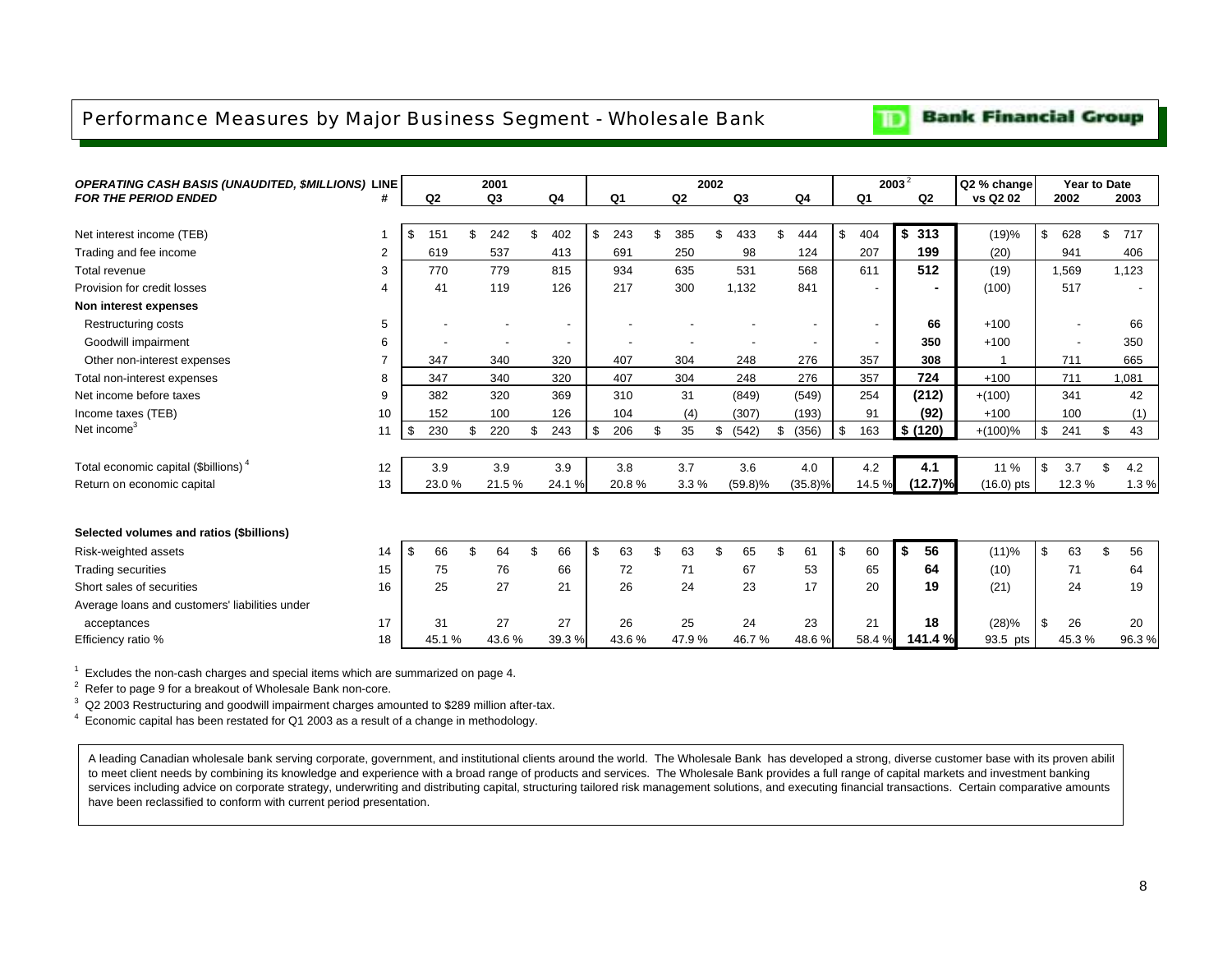## <span id="page-10-0"></span>Performance Measures - Wholesale Bank Non-Core<sup>1</sup>

| <b>OPERATING CASH BASIS (UNAUDITED, \$MILLIONS) LINE</b> |                |            | 2003 |      |    | Year to     |
|----------------------------------------------------------|----------------|------------|------|------|----|-------------|
| <b>FOR THE PERIOD ENDED</b>                              | #              | Q1         |      | Q2   |    | <b>Date</b> |
|                                                          |                |            |      |      |    |             |
| Net interest income (TEB)                                | 1              | \$<br>48   | \$   | 40   | \$ | 88          |
| Trading and fee income                                   | $\overline{2}$ | (25)       |      | (9)  |    | (34)        |
| Total revenue                                            | 3              | 23         |      | 31   |    | 54          |
| Provision for credit losses                              | 4              |            |      |      |    |             |
| Non-interest expenses                                    | 5              | 14         |      | 8    |    | 22          |
| Net income before taxes                                  | 6              | 9          |      | 23   |    | 32          |
| Income taxes (TEB)                                       | $\overline{7}$ | 3          |      | 10   |    | 13          |
| Net income                                               | 8              | \$<br>6    | \$   | 13   | \$ | 19          |
|                                                          |                |            |      |      |    |             |
| Selected volumes and ratios (\$billions)                 |                |            |      |      |    |             |
| Risk-weighted assets                                     | 9              | \$<br>12.7 | \$   | 10.1 | \$ | 10.1        |
| Total exposure <sup>3</sup>                              | 10             | 17.0       |      | 13.8 |    | 13.8        |
| Total drawn <sup>4</sup>                                 | 11             | 9.3        |      | 7.2  |    | 7.2         |
|                                                          |                |            |      |      |    |             |

 $1$  Included in the Wholesale Bank business segment results found on page 8.

 $2 \text{}$  Excludes the non-cash charges and special items which are summarized on page 4.

Certain comparative amounts have been reclassified to conform with current period presentation.

<sup>3</sup> Exposure equals committed authorized plus uncommitted utilized loan facilities and letters of credit and guarantees; net of specific allowances for credit losses, cash collateral, and credit protection.

4 Drawn amounts (excluding letters of credit and guarantees) are net of specific allowances for credit losses, cash collateral, and credit protection.

#### **Bank Financial Group** וסד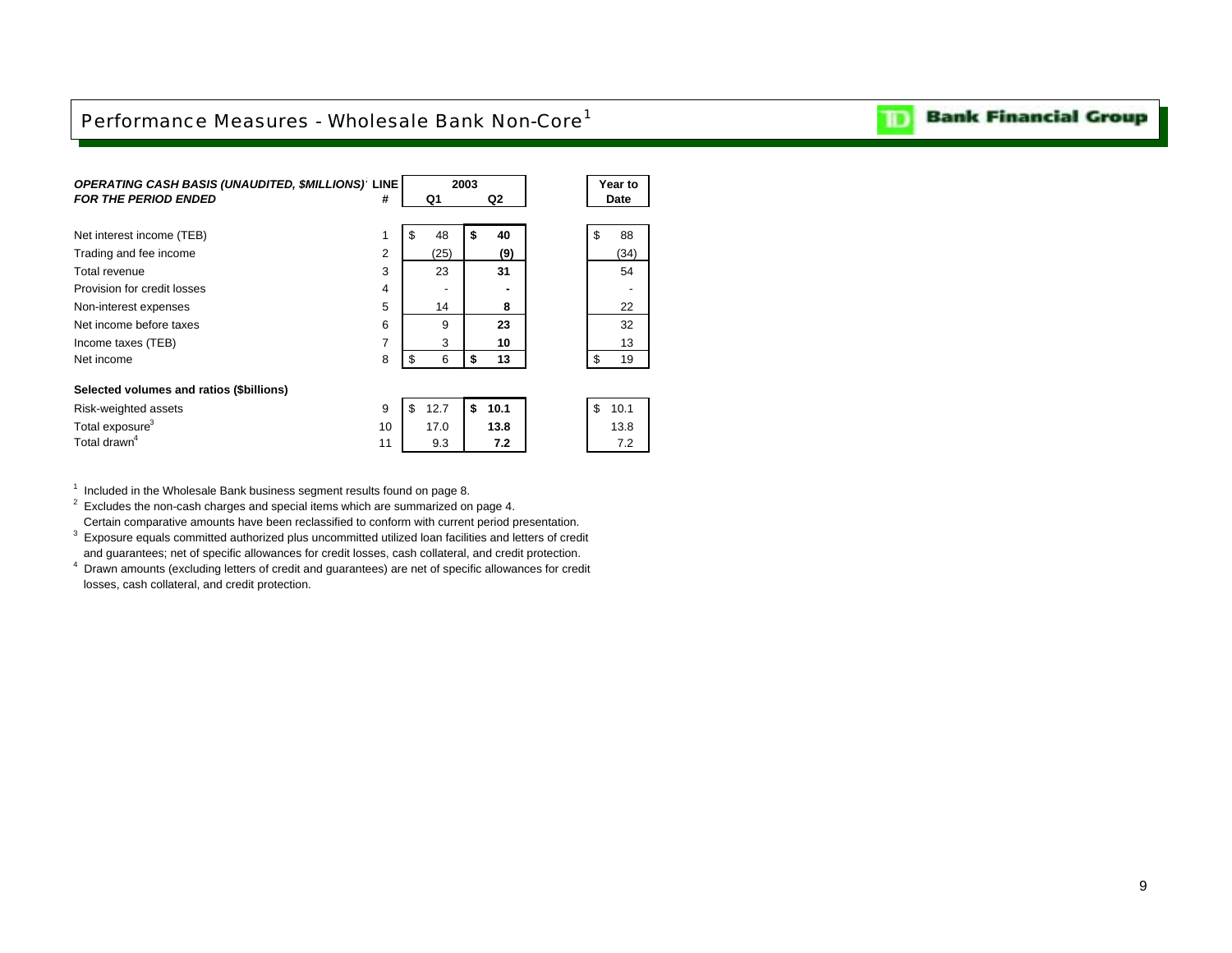## Balance Sheet

<span id="page-11-0"></span>

| <b>Balance Sheet</b>                             |             |                  |         |                |                    |          |         | ID             | <b>Bank Financial Group</b> |                |             |
|--------------------------------------------------|-------------|------------------|---------|----------------|--------------------|----------|---------|----------------|-----------------------------|----------------|-------------|
| (\$MILLIONS)                                     | <b>LINE</b> |                  | 2001    |                |                    | 2002     |         |                | 2003                        |                | Q2 % change |
| AS AT                                            | #           | Q <sub>2</sub>   | Q3      | Q <sub>4</sub> | Q1                 | Q2       | Q3      | Q <sub>4</sub> | Q1                          | Q <sub>2</sub> | vs Q2 02    |
| Cash resources                                   |             | \$<br>$4,313$ \$ | 5,692   | 5,945<br>- \$  | l \$<br>$6,388$ \$ | 6,999 \$ | 7,861   | - \$<br>6,538  | \$<br>9,017                 | l \$<br>6,946  | (1)%        |
| Securities purchased under resale agreements     | 2           | 23,337           | 24,560  | 20,205         | 34,694             | 32,332   | 28,072  | 13,060         | 26,447                      | 42,397         | 31          |
| <b>Investment securities</b>                     |             |                  |         |                |                    |          |         |                |                             |                |             |
| Issued or guaranteed by Canada or provinces      | 3           | 13,804           | 13,933  | 14,386         | 12,446             | 13,372   | 14,797  | 12,986         | 13,504                      | 14,503         | 8           |
| Issued by US federal government                  |             | 2,231            | 2,404   | 2,598          | 3,285              | 2,008    | 2,620   | 2,853          | 2,672                       | 3,557          | 77          |
| Other securities                                 |             | 13,026           | 13,775  | 14,026         | 14,332             | 13,858   | 14,275  | 12,963         | 13,389                      | 12,728         | (8)         |
| Total                                            | 6           | 29,061           | 30,112  | 31,010         | 30,063             | 29,238   | 31,692  | 28,802         | 29,565                      | 30,788         | 5           |
| Trading securities                               |             | 74,503           | 75,681  | 66,184         | 72,298             | 70,550   | 66,994  | 53,395         | 64,840                      | 63,516         | (10)        |
| Total                                            | 8           | 103,564          | 105,793 | 97,194         | 102,361            | 99,788   | 98,686  | 82,197         | 94,405                      | 94,304         | (5)         |
| Loans and customers' liability under acceptances |             |                  |         |                |                    |          |         |                |                             |                |             |
| Residential mortgages                            | 9           | 46,583           | 49,087  | 50,807         | 52,356             | 51,404   | 53,235  | 52,784         | 52,806                      | 53,311         |             |
| Personal                                         | 10          | 30,995           | 31,672  | 31,126         | 33,579             | 35,642   | 35,389  | 36,332         | 37,937                      | 39,152         | 10          |
| Business and government                          | 11          | 50,073           | 47,838  | 46,862         | 45,997             | 43,812   | 44,025  | 41,230         | 38,753                      | 36,826         | (16)        |
| Total                                            | 12          | 127,651          | 128,597 | 128,795        | 131,932            | 130,858  | 132,649 | 130,346        | 129,496                     | 129,289        | (1)         |
| Other assets                                     |             |                  |         |                |                    |          |         |                |                             |                |             |
| Intangible assets                                | 13          | 4,986            | 4,674   | 4,381          | 4,107              | 3,870    | 3,608   | 3,383          | 3,171                       | 2,972          | (23)        |
| Goodwill                                         | 14          | 2,350            | 2,308   | 2,298          | 2,676              | 2,990    | 3,065   | 3,134          | 3,102                       | 2,360          | (21)        |

| Total               | 29.137                              | 31.195  | 35.699     | 35,053  | 30,740     | 42,301  | 45.899 | 52.073 | 48.716                            | 58  |
|---------------------|-------------------------------------|---------|------------|---------|------------|---------|--------|--------|-----------------------------------|-----|
| <b>Total assets</b> | 288.002<br>$\overline{\phantom{a}}$ | 295.837 | 287.838 \$ | 310.428 | 300.717 \$ | 309,569 |        |        | 278,040   \$ 311,438   \$ 321,652 | 7 % |

Other assets

| Deposits                                                             |    |              |     |           |              |                 |           |      |                          |     |             |         |      |                    |        |
|----------------------------------------------------------------------|----|--------------|-----|-----------|--------------|-----------------|-----------|------|--------------------------|-----|-------------|---------|------|--------------------|--------|
| Personal non-term                                                    | 18 | \$<br>43,947 | -\$ | 43,315 \$ | 46,468       | \$<br>49,701 \$ | 51,018 \$ |      | 51,059 \$                |     | $50,775$ \$ | 51,294  | l \$ | 51,355             | 1%     |
| Personal term                                                        | 19 | 53,391       |     | 52,008    | 49,514       | 48,643          | 48,231    |      | 49,102                   |     | 50,167      | 51,088  |      | 51,825             |        |
| Banks and deposit taking institutions                                | 20 | 28,102       |     | 26,280    | 23,173       | 27,224          | 23,981    |      | 23,796                   |     | 16,800      | 25,855  |      | 25,892             | 8      |
| Business and government                                              | 21 | 72,986       |     | 75,764    | 74,759       | 80,670          | 79,846    |      | 82,988                   |     | 71,448      | 78,001  |      | 82,761             |        |
| Total                                                                | 22 | 198,426      |     | 197,367   | 193,914      | 206,238         | 203,076   |      | 206,945                  |     | 189,190     | 206,238 |      | 211,833            | Δ      |
| Customers' liability under acceptances                               | 23 | 8,913        |     | 8,423     | 9,122        | 8,218           | 8,236     |      | 8,006                    |     | 7,719       | 7,048   |      | 6,918              | (16)   |
| Obligations related to securities sold short                         | 24 | 25,407       |     | 26,996    | 21,436       | 25,594          | 24,019    |      | 23,470                   |     | 17,058      | 20,263  |      | 19,325             | (20)   |
| Obligations related to securities sold under repurchase agreements   | 25 | 12,669       |     | 18,115    | 14,637       | 24,427          | 21,699    |      | 19,328                   |     | 8,655       | 14,463  |      | 22,113             | 2      |
| Other liabilities                                                    | 26 | 23,303       |     | 24,764    | 29,161       | 26,699          | 24,795    |      | 33,373                   |     | 36,784      | 44,657  |      | 43,072             | 74     |
| Subordinated notes and debentures                                    | 27 | 4,896        |     | 5,686     | 4,892        | 4,413           | 4,077     |      | 4,080                    |     | 4,343       | 4,318   |      | 4,261              |        |
| Non-controlling interest in subsidiaries - TD Waterhouse Group, Inc. | 28 | 379          |     | 361       | 372          |                 |           |      |                          |     |             |         |      |                    |        |
| - TD CaTS                                                            | 29 | 900          |     | 900       | 900          | 900             | 900       |      | 900                      |     | 900         | 900     |      | 900                |        |
| - TD CaTS II                                                         | 30 |              |     |           |              |                 |           |      | $\overline{\phantom{a}}$ |     | 350         | 350     |      | 350                | $+100$ |
| Shareholders' equity                                                 |    |              |     |           |              |                 |           |      |                          |     |             |         |      |                    |        |
| Preferred shares                                                     | 31 | 1,480        |     | 1,479     | 1,492        | 1,492           | 1,487     |      | 1,491                    |     | 1,485       | 1,477   |      | 1,786              | 20     |
| Common shares                                                        | 32 | 2,254        |     | 2,257     | 2,259        | 2,663           | 2,727     |      | 2,782                    |     | 2,846       | 2,917   |      | 3,000              | 10     |
| Contributed surplus                                                  | 33 |              |     |           |              |                 |           |      |                          |     |             | 2       |      | 5                  | $+100$ |
| Retained earnings                                                    | 34 | 9,375        |     | 9,489     | 9,653        | 9,784           | 9,701     |      | 9,194                    |     | 8,710       | 8,805   |      | 8,089              | (17)   |
| Total                                                                | 35 | 13,109       |     | 13,225    | 13,404       | 13,939          | 13,915    |      | 13,467                   |     | 13,041      | 13,201  |      | 12,880             | (7)    |
| Total liabilities and shareholders' equity                           | 36 | 288,002      | -\$ | 295,837   | $287,838$ \$ | 310,428         | 300,717   | - \$ | 309,569                  | -\$ | 278,040     | \$      |      | 311,438 \$ 321,652 | 7 %    |
| Assets under administration                                          |    |              |     |           |              |                 |           |      |                          |     |             |         |      |                    |        |

Other 15 21,801 24,213 29,020 28,270 23,880 35,628 39,382 45,800 **43,384** 82

| Personal and Commercial Banking | 37 | 36.454  | 35.114  | $35,010$ \ \$  | 31,361  | 30,504  | 30,253  | 29,951         | 29,841  |     | 29.529             | (3)%     |
|---------------------------------|----|---------|---------|----------------|---------|---------|---------|----------------|---------|-----|--------------------|----------|
| Wealth Management               | 38 | 249.781 | 248.903 | 240.113        | 262.239 | 256.543 | 236.980 | 233.710        | 237.081 |     | 240.330            | (6)      |
| Total                           | 39 | 286.235 | 284.017 | $275.123$ \ \$ | 293.600 | 287.047 | 267.233 | $263.661$ \ \$ | 266.922 | 1 S | 269.859            | $(6)$ %  |
| Assets under management         |    |         |         |                |         |         |         |                |         |     |                    |          |
| Wealth Management               | 40 | 15.768  | 17.366  | $19.467$ \$    | 123.090 | 123.335 | 121,833 | 111.920   ১    | 112.025 |     | $\sqrt{5}$ 110,455 | $(10)\%$ |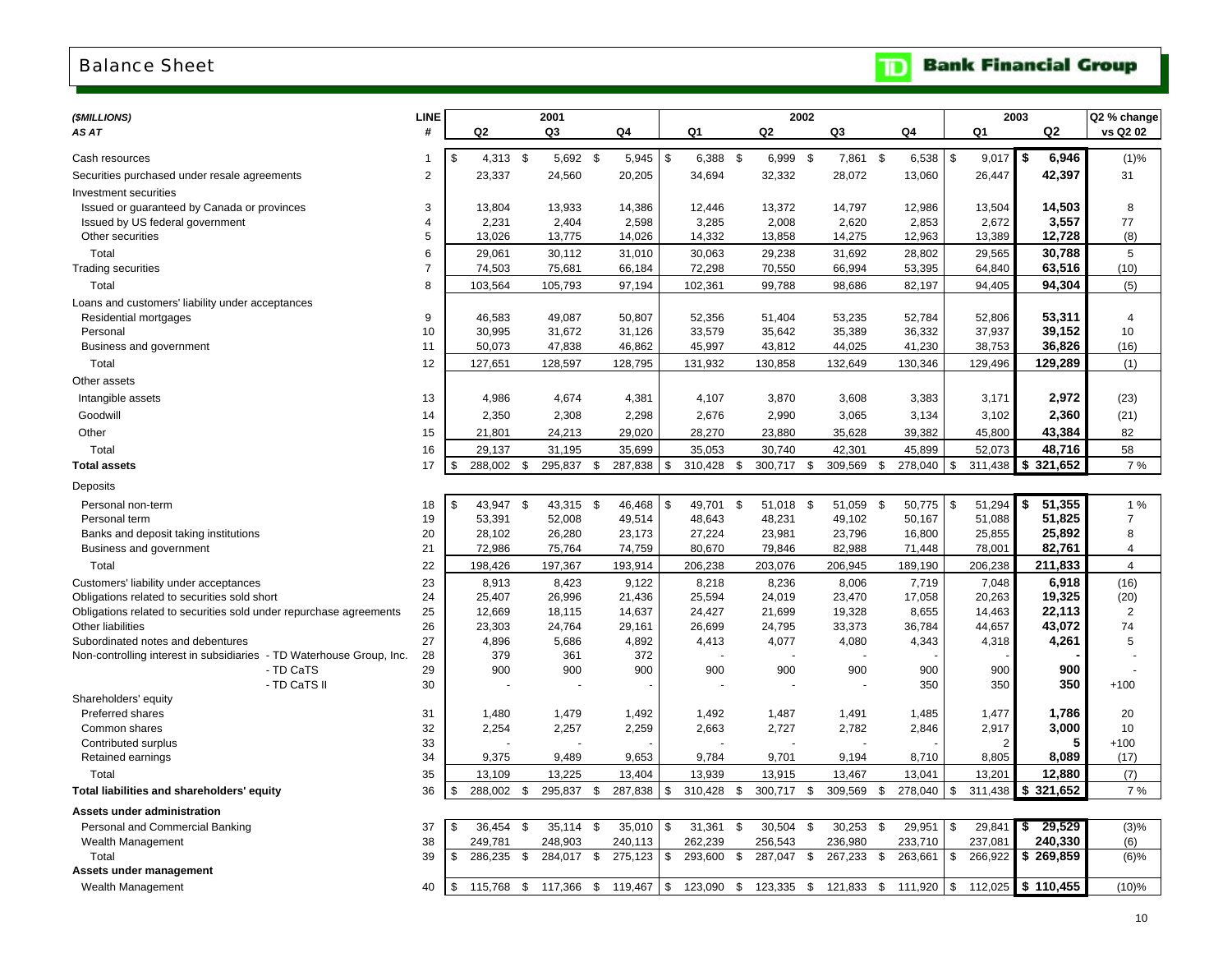<span id="page-12-0"></span>

|                                                                 |                  |                                            |                            | Adjustments to determine GAAP earnings |                                              |                                |                         |                                            |               |                               | Adjustments to determine GAAP earnings       |                                |                         |       |
|-----------------------------------------------------------------|------------------|--------------------------------------------|----------------------------|----------------------------------------|----------------------------------------------|--------------------------------|-------------------------|--------------------------------------------|---------------|-------------------------------|----------------------------------------------|--------------------------------|-------------------------|-------|
| (\$MILLIONS)                                                    | <b>LINE</b><br># | Operating<br><b>Cash Basis</b><br>Earnings | Special Items <sup>1</sup> | <b>Cash Basis</b><br>Earnings          | <b>Taxable</b><br>Equivalent<br><b>Basis</b> | Amortization<br>of Intangibles | <b>GAAP</b><br>Earnings | Operating<br><b>Cash Basis</b><br>Earnings | Special Items | <b>Cash Basis</b><br>Earnings | <b>Taxable</b><br>Equivalent<br><b>Basis</b> | Amortization<br>of Intangibles | <b>GAAP</b><br>Earnings |       |
| Net interest income                                             | $\overline{1}$   | $1,473$ \$<br>\$                           |                            | \$<br>$1,473$ \$                       | $(56)$ \$                                    |                                | \$<br>1,417             | $2,917$ \$<br>\$                           |               | $2,917$ \$<br>\$              | $(110)$ \$                                   |                                | \$                      | 2,807 |
| Provision for credit losses                                     | $\overline{2}$   | 98                                         |                            | 98                                     |                                              |                                | 98                      | 210                                        |               | 210                           |                                              |                                |                         | 210   |
| Other income                                                    | 3                | 996                                        |                            | 996                                    |                                              |                                | 996                     | 2,165                                      |               | 2,165                         |                                              |                                | 2,165                   |       |
| Net interest and other income                                   | $\overline{4}$   | 2,371                                      |                            | 2,371                                  | (56)                                         |                                | 2,315                   | 4,872                                      |               | 4,872                         | (110)                                        |                                | 4,762                   |       |
| Non-interest expenses                                           | 5                | 2,365                                      |                            | 2,365                                  | $\overline{a}$                               | 199                            | 2,564                   | 4,110                                      |               | 4,110                         |                                              | 411                            |                         | 4,521 |
| Income (loss) before provision<br>for (benefit of) income taxes | 6                | 6                                          |                            | 6                                      | (56)                                         | (199)                          | (249)                   | 762                                        |               | 762                           | (110)                                        | (411)                          |                         | 241   |
| Provision for (benefit of) income<br>taxes                      | $\overline{7}$   | 129                                        |                            | 129                                    | (56)                                         | (72)                           |                         | 382                                        |               | 382                           | (110)                                        | (151)                          |                         | 121   |
| Income (loss) before non-<br>controlling interest               | 8                | (123)                                      |                            | (123)                                  | $\sim$                                       | (127)                          | (250)                   | 380                                        |               | 380                           | $\sim$                                       | (260)                          |                         | 120   |
| Non-controlling interest                                        | 9                | 23                                         |                            | 23                                     |                                              |                                | 23                      | 46                                         |               | 46                            |                                              |                                |                         | 46    |
| Net income (loss)                                               | 10               | \$                                         | $(146)$ \$                 | $\mathbf{s}$<br>$(146)$ \$             | $\sim$                                       | (127)<br>- \$                  | (273)<br>\$             | 334<br>\$                                  | $\mathbb{S}$  | \$<br>334                     | \$                                           | (260)<br>$-5$                  | \$                      | 74    |
| Preferred dividends                                             | 11               | 22                                         |                            | 22                                     |                                              |                                | 22                      | 45                                         |               | 45                            |                                              |                                |                         | 45    |
| Net income (loss) applicable to<br>common shares                | 12               | \$                                         | $(168)$ \$                 | \$<br>$(168)$ \$                       | ٠                                            | \$<br>(127)                    | \$<br>(295)             | 289<br>\$                                  | \$            | 289<br>\$                     | \$                                           | (260)<br>\$                    | \$                      | 29    |
| Diluted earnings (loss) per share                               | 13               | <b>S</b><br>$(0.26)$ \$                    |                            | $-1$ \$<br>$(0.26)$ \$                 | $\sim$                                       | $(0.20)$ \$<br>- \$            | (0.46)                  | <b>S</b><br>$0.44$ \$                      |               | \$<br>$0.44$ \$               |                                              | \$<br>$(0.40)$ \$              |                         | 0.04  |

**Q2, 2003 Year to Date 2003**

 $<sup>1</sup>$  There were no special items in Q1 or Q2, 2003.</sup>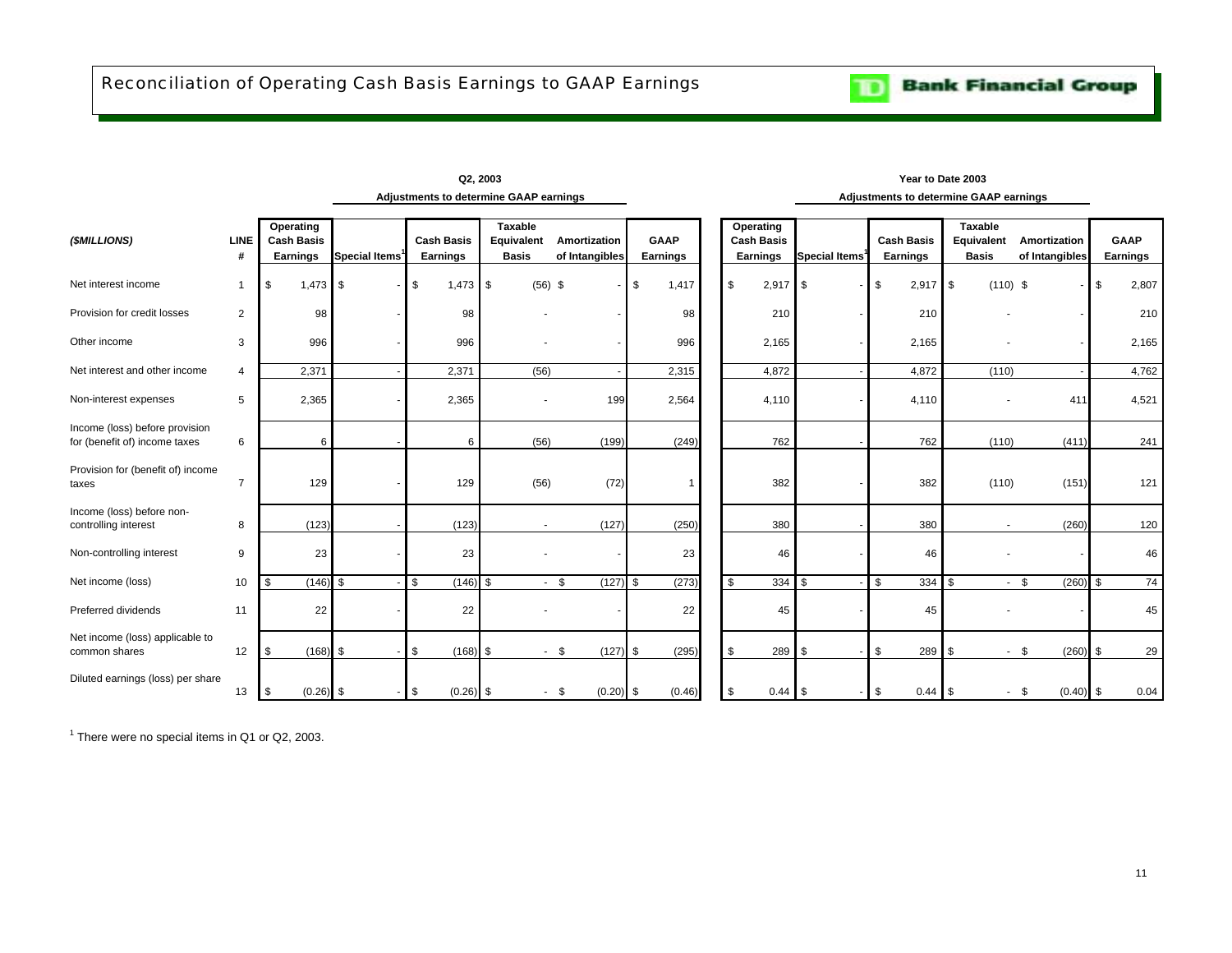## <span id="page-13-0"></span>Net Interest Income and Margin

|  | <b>Bank Financial Group</b> |  |
|--|-----------------------------|--|
|--|-----------------------------|--|

| (\$MILLIONS)                                                                         | LINE           |               |     | 2001    |               |    |         |      |                | 2002 |         |    |         |               | 2003 |           | Q2 % change    |     | Year to date |          |           |
|--------------------------------------------------------------------------------------|----------------|---------------|-----|---------|---------------|----|---------|------|----------------|------|---------|----|---------|---------------|------|-----------|----------------|-----|--------------|----------|-----------|
| FOR THE PERIOD ENDED                                                                 | #              | Q2            |     | Q3      | Q4            |    | Q1      |      | Q <sub>2</sub> |      | Q3      |    | Q4      | Q1            |      | Q2        | vs Q2 02       |     | 2002         |          | 2003      |
| Interest income                                                                      |                |               |     |         |               |    |         |      |                |      |         |    |         |               |      |           |                |     |              |          |           |
| Loans                                                                                | $\mathbf{1}$   | 2,537<br>\$   | \$. | 2,481   | \$<br>2,366   | S. | 2,141   | - \$ | 1,651          | \$   | 2,006   | S. | 1,998   | \$<br>1,934   | \$   | 1,897     | 15 %           | \$  | 3,792        | <b>S</b> | 3,831     |
| Securities                                                                           | $\overline{2}$ | 932           |     | 956     | 1,102         |    | 841     |      | 1,064          |      | 892     |    | 881     | 849           |      | 913       | (14)           |     | 1,905        |          | 1,762     |
| Deposits with banks                                                                  | 3              | 60            |     | 69      | 154           |    | 56      |      | 64             |      | 82      |    | 75      | 78            |      | 53        | (17)           |     | 120          |          | 131       |
| Total interest income                                                                | $\overline{4}$ | 3,529         |     | 3,506   | 3,622         |    | 3,038   |      | 2,779          |      | 2,980   |    | 2,954   | 2,861         |      | 2,863     | $\mathbf{3}$   |     | 5,817        |          | 5,724     |
| Interest expense                                                                     |                |               |     |         |               |    |         |      |                |      |         |    |         |               |      |           |                |     |              |          |           |
| Deposits                                                                             | 5              | 2,094         |     | 1,918   | 1,822         |    | 1,322   |      | 1,126          |      | 1,222   |    | 1,216   | 1,157         |      | 1,060     | (6)            |     | 2,448        |          | 2,217     |
| Subordinated notes and debentures                                                    | 6              | 73            |     | 73      | 71            |    | 53      |      | 44             |      | 54      |    | 63      | 63            |      | 63        | 43             |     | 97           |          | 126       |
| Other                                                                                | $\overline{7}$ | 337           |     | 417     | 467           |    | 463     |      | 301            |      | 300     |    | 287     | 251           |      | 323       | $\overline{7}$ |     | 764          |          | 574       |
| Total interest expense                                                               | 8              | 2,504         |     | 2,408   | 2,360         |    | 1,838   |      | 1,471          |      | 1,576   |    | 1,566   | 1,471         |      | 1,446     | (2)            |     | 3,309        |          | 2,917     |
| Net interest income                                                                  | 9              | 1,025         |     | 1,098   | 1,262         |    | 1,200   |      | 1,308          |      | 1,404   |    | 1,388   | 1,390         |      | 1,417     | 8              |     | 2,508        |          | 2,807     |
| TEB                                                                                  | 10             | 63            |     | 49      | 79            |    | 61      |      | 60             |      | 48      |    | 53      | 54            |      | 56        | (7)            |     | 121          |          | 110       |
| Net interest income (TEB)                                                            | 11             | 1,088<br>\$   | -\$ | 1,147   | \$<br>1,341   | S. | 1,261   | \$   | 1,368          | \$   | 1,452   | \$ | 1,441   | \$<br>1,444   | \$   | 1,473     | 8%             | -\$ | 2,629        | <b>S</b> | 2,917     |
| Average total assets                                                                 | 12             | \$<br>293,667 | \$  | 300,278 | \$<br>305,682 | \$ | 311,808 | \$   | 308,597        | \$   | 308,954 | \$ | 314,552 | \$<br>312,28' |      | \$319,216 | 3%             |     | \$310,229    |          | \$315,691 |
| Average earning assets                                                               | 13             | 251,543<br>\$ | \$  | 258,943 | \$<br>256,013 | \$ | 265,075 | \$   | 268,514        | \$   | 265,790 | \$ | 259,983 | \$<br>257,447 |      | \$262,276 | (2)%           |     | \$266,766    | \$       | 259,821   |
| Net interest margin (TEB) as a % of average earning assets                           | 14             | 1.77%         |     | 1.76%   | 2.08%         |    | 1.89%   |      | 2.09%          |      | 2.17%   |    | 2.20%   | 2.23%         |      | 2.30 %    | $.21$ pts      |     | 1.99%        |          | 2.26 %    |
| Impact on NII from impaired loans<br>Reduction/(increase) in NII from impaired loans |                |               |     |         |               |    |         |      |                |      |         |    |         |               |      |           |                |     |              |          |           |
| Gross                                                                                | 15             | \$<br>30      | \$  | 39      | \$<br>35      | \$ | 23      | \$   | 32             | \$   | 28      | \$ | 32      | \$<br>33      | - \$ | 30        | (6)%           | \$  | 55           | \$       | 63        |
| Recoveries                                                                           | 16             | (12)          |     | (4)     | (5)           |    | (4)     |      | (5)            |      | (6)     |    | (5)     | (3)           |      | (3)       | (40)           |     | (9)          |          | (6)       |
| Net reduction/(increase)                                                             | 17             | \$<br>18      | \$  | 35      | \$<br>30      | \$ | 19      | \$   | 27             | \$   | 22      | \$ | 27      | \$<br>30      | \$   | 27        | $-$ %          | \$  | 46           | \$       | 57        |
| Effective tax rate (TEB) - Operating cash basis <sup>1</sup>                         | 18             | 28.8%         |     | 29.2%   | 23.3%         |    | 29.7%   |      | 28.9%          |      | 39.5%   |    | 73.3%   | 33.5%         |      | $+100%$   | $+100$ pts     |     | 29.4%        |          | 50.1%     |

<sup>1</sup> Operating cash basis results exclude the non-cash charges and special items which are summarized on page 4.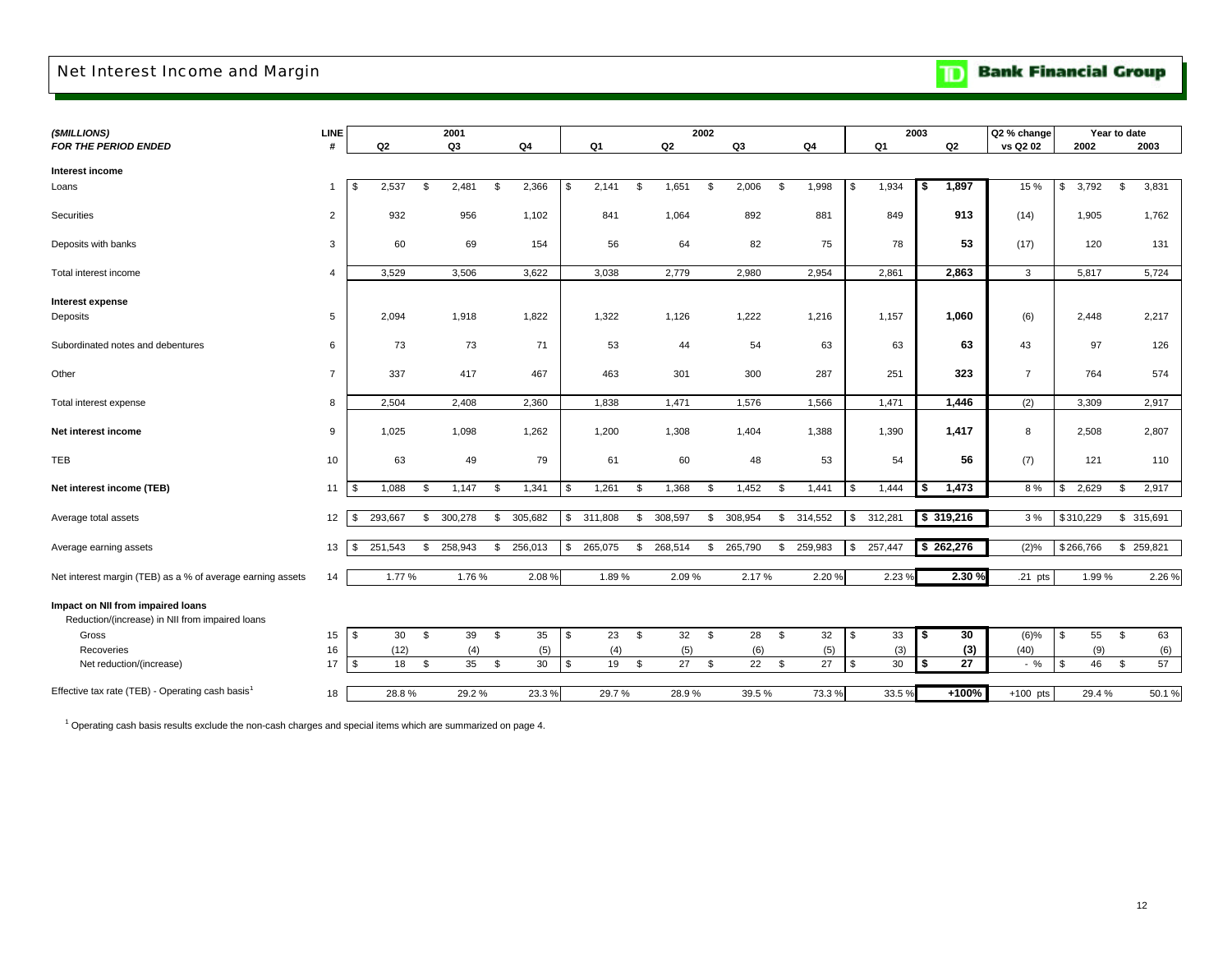## <span id="page-14-0"></span>Other Income and Trading Related Income (TEB)

| (\$MILLIONS)                                                       | LINE              |           | 2001                    |                |     |                           |                | 2002                 |                |            |                         |                | 2003 |      | Q2 % change    | Year to Date |     |         |
|--------------------------------------------------------------------|-------------------|-----------|-------------------------|----------------|-----|---------------------------|----------------|----------------------|----------------|------------|-------------------------|----------------|------|------|----------------|--------------|-----|---------|
| FOR THE PERIOD ENDED                                               | #                 | Q2        | Q3                      | Q <sub>4</sub> |     |                           | Q <sub>1</sub> | Q2                   | Q <sub>3</sub> | ${\bf Q4}$ |                         | Q <sub>1</sub> |      | Q2   | vs Q2 02       | 2002         |     | 2003    |
| <b>Other Income</b>                                                |                   |           |                         |                |     |                           |                |                      |                |            |                         |                |      |      |                |              |     |         |
| TD Waterhouse fees and commissions                                 | -1                | \$<br>260 | \$<br>220               | \$             | 207 | \$                        | 245            | \$<br>240            | \$<br>228      | \$<br>209  | \$                      | 232            | \$   | 202  | (16)%          | \$<br>485    | -\$ | 434     |
| Full service brokerage and other securities services               | 2                 | 165       | 205                     |                | 148 |                           | 193            | 161                  | 163            | 124        |                         | 143            |      | 157  | (2)            | 354          |     | 300     |
| Mutual fund management                                             | 3                 | 124       | 128                     |                | 128 |                           | 131            | 133                  | 131            | 127        |                         | 128            |      | 120  | (10)           | 264          |     | 248     |
| Credit fees                                                        | 4                 | 124       | 83                      |                | 87  |                           | 121            | 116                  | 100            | 78         |                         | 118            |      | 100  | (14)           | 237          |     | 218     |
| Net investment securities gains/(losses)                           | 5                 | 13        | 26                      |                | 137 |                           | 60             | (12)                 | (8)            | (14)       |                         | 5              |      | (23) | 92             | 48           |     | (18)    |
| Trading income                                                     | 6                 | 375       | 373                     |                | 121 |                           | 432            | 106                  | (73)           | 64         |                         | 83             |      | 15   | (86)           | 538          |     | 98      |
| Service charges                                                    | $\overline{7}$    | 136       | 150                     |                | 148 |                           | 145            | 143                  | 151            | 157        |                         | 155            |      | 153  | $\overline{7}$ | 288          |     | 308     |
| Loan securitizations                                               | 8                 | 70        | 65                      |                | 68  |                           | 56             | 46                   | 63             | 53         |                         | 45             |      | 54   | 17             | 102          |     | 99      |
| Card services                                                      | 9                 | 59        | 66                      |                | 60  |                           | 62             | 57                   | 64             | 66         |                         | 66             |      | 65   | 14             | 119          |     | 131     |
| Insurance revenue (net of claims)                                  | 10                | 86        | 89                      |                | 80  |                           | 84             | 96                   | 95             | 100        |                         | 92             |      | 97   | -1             | 180          |     | 189     |
| Trust fees                                                         | 11                | 27        | 21                      |                | 15  |                           | 18             | 22                   | 18             | 18         |                         | 17             |      | 19   | (14)           | 40           |     | 36      |
| Gains on sale of investment real estate                            | $12 \overline{ }$ | 200       |                         |                |     |                           |                |                      |                |            |                         |                |      |      |                |              |     |         |
| Gain on sale of mutual fund record keeping<br>and custody business | 13                |           |                         |                |     |                           | 18             |                      | 22             |            |                         |                |      |      | $\blacksquare$ | 18           |     |         |
| Foreign exchange - non-trading                                     | 14                | 20        | 21                      |                | 32  |                           | 29             | 27                   | 29             | 25         |                         | 25             |      | 28   | 4              | 56           |     | 53      |
| Other services                                                     | 15                | 100       | 87                      |                | 57  |                           | 54             | 54                   | 55             | 47         |                         | 60             |      | 9    | (83)           | 108          |     | 69      |
| Total other income - page 3 (line 18)                              | 16                | \$        | 1,759 \$ 1,534 \$ 1,288 |                |     |                           | \$1,648        | \$<br>1,189 \$ 1,038 |                | \$1,054    |                         | $$1,169$ \$    |      | 996  | (16)%          | \$<br>2,837  |     | \$2,165 |
| Trading related income (TEB) <sup>1</sup>                          |                   |           |                         |                |     |                           |                |                      |                |            |                         |                |      |      |                |              |     |         |
| Interest rate and credit portfolios                                | 17                | \$<br>171 | \$<br>286               | \$             | 141 | $\boldsymbol{\mathsf{S}}$ | 383            | \$<br>177            | \$<br>60       | \$<br>126  | $\sqrt[6]{\frac{1}{2}}$ | 178            | \$   | 186  | 5 %            | \$<br>560    | \$  | 364     |
| Foreign exchange portfolios                                        | 18                | 64        | 61                      |                | 65  |                           | 60             | 50                   | 61             | 46         |                         | 65             |      | 65   | 30             | 110          |     | 130     |
| Equity and other portfolios                                        | 19                | 127       | 85                      |                | 163 |                           | 58             | 77                   | 97             | 158        |                         | 131            |      | 83   | 8              | 135          |     | 214     |
| Total trading related income                                       | 20                | \$<br>362 | \$<br>432 \$            |                | 369 | \$                        | 501            | \$<br>304            | \$<br>$218$ \$ | 330        | \$                      | 374            | \$   | 334  | 10%            | \$<br>805    | \$  | 708     |

<sup>1</sup> Includes trading-related income reported in net interest on page 12, line 11 and in other income (line 6 above). Trading-related income (TEB) includes TEB adjustments in respect of certain transactions which are not included in total bank TEB revenues but are included in the wholesale bank segment revenues.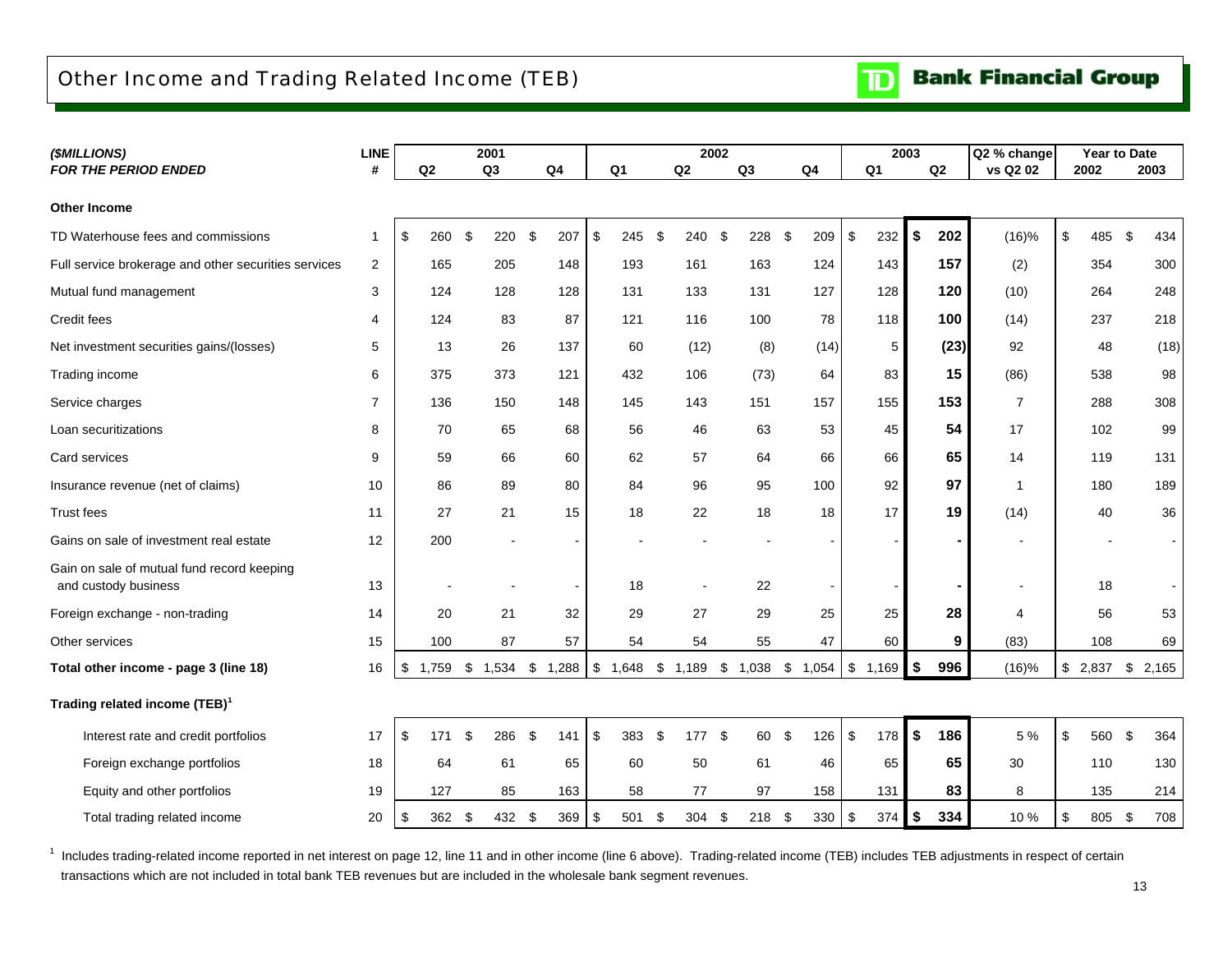## <span id="page-15-0"></span>Non-Interest Expenses

| (\$MILLIONS)                                            | <b>LINE</b>    |             | 2001              |     |                                                                         |                |                          | 2002                     |    |        |           |            |                | 2003 |       | Q2 % change              |             | Year to date |       |
|---------------------------------------------------------|----------------|-------------|-------------------|-----|-------------------------------------------------------------------------|----------------|--------------------------|--------------------------|----|--------|-----------|------------|----------------|------|-------|--------------------------|-------------|--------------|-------|
| <b>FOR THE PERIOD ENDED</b>                             | #              | Q2          |                   | Q3  | Q <sub>4</sub>                                                          | Q <sub>1</sub> |                          | Q2                       | Q3 |        | Q4        |            | Q <sub>1</sub> |      | Q2    | vs Q2 02                 | 2002        |              | 2003  |
| Salaries and employee benefits                          |                |             |                   |     |                                                                         |                |                          |                          |    |        |           |            |                |      |       |                          |             |              |       |
| <b>Salaries</b>                                         | 1              | \$<br>533   | \$                | 573 | - \$<br>564                                                             | $\sqrt{3}$     | 556 \$                   | 552 \$                   |    | 584    | \$<br>581 | <b>S</b>   | 595            | \$   | 536   | (3)%                     | \$<br>1,108 | \$           | 1,131 |
| Incentive compensation                                  | $\overline{2}$ | 299         |                   | 278 | 250                                                                     |                | 363                      | 232                      |    | 173    | 107       |            | 251            |      | 241   | $\overline{4}$           | 595         |              | 492   |
| Pension and other employee benefits                     | 3              | 83          |                   | 91  | 73                                                                      |                | 95                       | 98                       |    | 111    | 114       |            | 119            |      | 116   | 18                       | 193         |              | 235   |
| Total                                                   | 4              | 915         |                   | 942 | 887                                                                     |                | 1,014                    | 882                      |    | 868    | 802       |            | 965            |      | 893   | $\mathbf{1}$             | 1,896       |              | 1,858 |
| Occupancy                                               |                |             |                   |     |                                                                         |                |                          |                          |    |        |           |            |                |      |       |                          |             |              |       |
| Rent                                                    | 5              | 83          |                   | 83  | 81                                                                      |                | 81                       | 84                       |    | 84     | 81        |            | 87             |      | 86    | $\overline{2}$           | 165         |              | 173   |
| Depreciation                                            | 6              | 47          |                   | 33  | 39                                                                      |                | 34                       | 36                       |    | 37     | 41        |            | 35             |      | 36    |                          | 70          |              | 71    |
| Other                                                   | $\overline{7}$ | 37          |                   | 27  | 23                                                                      |                | 31                       | 31                       |    | 33     | 32        |            | 30             |      | 31    | $\overline{\phantom{a}}$ | 62          |              | 61    |
| Total                                                   | 8              | 167         |                   | 143 | 143                                                                     |                | 146                      | 151                      |    | 154    | 154       |            | 152            |      | 153   | $\mathbf{1}$             | 297         |              | 305   |
| <b>Equipment</b>                                        |                |             |                   |     |                                                                         |                |                          |                          |    |        |           |            |                |      |       |                          |             |              |       |
| Rent                                                    | 9              | 36          |                   | 45  | 47                                                                      |                | 41                       | 39                       |    | 47     | 43        |            | 46             |      | 51    | 31                       | 80          |              | 97    |
| Depreciation                                            | 10             | 42          |                   | 46  | 41                                                                      |                | 37                       | 40                       |    | 44     | 43        |            | 39             |      | 38    | (5)                      | 77          |              | 77    |
| Other                                                   | 11             | 86          |                   | 82  | 85                                                                      |                | 83                       | 78                       |    | 81     | 85        |            | 82             |      | 67    | (14)                     | 161         |              | 149   |
| Total                                                   | 12             | 164         |                   | 173 | 173                                                                     |                | 161                      | 157                      |    | 172    | 171       |            | 167            |      | 156   | (1)                      | 318         |              | 323   |
| General                                                 |                |             |                   |     |                                                                         |                |                          |                          |    |        |           |            |                |      |       |                          |             |              |       |
| Marketing and business development                      | 13             | 106         |                   | 100 | 100                                                                     |                | 88                       | 114                      |    | 97     | 89        |            | 97             |      | 96    | (16)                     | 202         |              | 193   |
| Brokerage related fees                                  | 14             | 58          |                   | 54  | 54                                                                      |                | 61                       | 56                       |    | 57     | 50        |            | 58             |      | 55    | (2)                      | 117         |              | 113   |
| Professional and advisory services                      | 15             | 82          |                   | 63  | 105                                                                     |                | 90                       | 87                       |    | 84     | 105       |            | 75             |      | 87    | $\sim$                   | 177         |              | 162   |
| Communications                                          | 16             | 50          |                   | 53  | 50                                                                      |                | 52                       | 58                       |    | 59     | 56        |            | 54             |      | 51    | (12)                     | 110         |              | 105   |
| Capital and business taxes                              | 17             | 28          |                   | 29  | 27                                                                      |                | 24                       | 22                       |    | 32     | 29        |            | 29             |      | 32    | 45                       | 46          |              | 61    |
| Postage                                                 | 18             | 32          |                   | 25  | 30                                                                      |                | 20                       | 31                       |    | 23     | 22        |            | 22             |      | 25    | (19)                     | 51          |              | 47    |
| Travel and relocation                                   | 19             | 16          |                   | 17  | 17                                                                      |                | 15                       | 15                       |    | 18     | 20        |            | 14             |      | 15    |                          | 30          |              | 29    |
| <b>Restructuring costs</b>                              | 20             |             |                   | 54  | 130                                                                     |                | $\overline{\phantom{a}}$ | $\overline{\phantom{a}}$ |    | $\sim$ |           |            |                |      | 87    | $+100$                   |             |              | 87    |
| Goodwill impairment                                     | 21             |             |                   |     |                                                                         |                |                          |                          |    |        |           |            |                |      | 624   | $+100$                   |             |              | 624   |
| Other                                                   | 22             | 108         |                   | 127 | 149                                                                     |                | 120                      | 114                      |    | 77     | 137       |            | 112            |      | 91    | (20)                     | 234         |              | 203   |
| Total                                                   | 23             | 480         |                   | 522 | 662                                                                     |                | 470                      | 497                      |    | 447    | 508       |            | 461            |      | 1,163 | $+100$                   | 967         |              | 1,624 |
| Total expenses excluding non-cash goodwill / intangible |                |             |                   |     |                                                                         |                |                          |                          |    |        |           |            |                |      |       |                          |             |              |       |
| amortization                                            | 24             | \$<br>1,726 |                   |     | $$1,780$ $$1,865$ $$1,791$ $$1,687$ $$1,641$ $$1,635$ $$1,745$ $$2,365$ |                |                          |                          |    |        |           |            |                |      |       | 40 %                     | \$<br>3.478 | \$           | 4,110 |
| <b>Memo Items</b>                                       |                |             |                   |     |                                                                         |                |                          |                          |    |        |           |            |                |      |       |                          |             |              |       |
| Non-cash goodwill / intangible amortization             | 25             | \$<br>383   | \$                | 362 | 344<br>\$                                                               | \$             | 274                      | \$<br>257                | \$ | 241    | \$<br>226 | $\sqrt{3}$ | 212            | \$   | 199   | (23)%                    | \$<br>531   | \$           | 411   |
| Less tax effect - at normal rates                       | 26             | 138         |                   | 130 | 123                                                                     |                | 110                      | 97                       |    | 92     | 86        |            | 79             |      | 72    | (26)                     | 207         |              | 151   |
| - resulting from tax rate changes                       | 27             | 12          |                   | 106 | $\overline{1}$                                                          |                |                          |                          |    | (5)    | (16)      |            |                |      |       |                          |             |              |       |
| Non-cash goodwill / intangible amortization, net of tax | 28             | \$<br>233   | $\boldsymbol{\$}$ | 126 | \$<br>220                                                               | $\sqrt[6]{3}$  | 164 \$                   | 160 \$                   |    | 154 \$ | $156$ \$  |            | $133$ \$       |      | 127   | (21)%                    | \$<br>324   | \$           | 260   |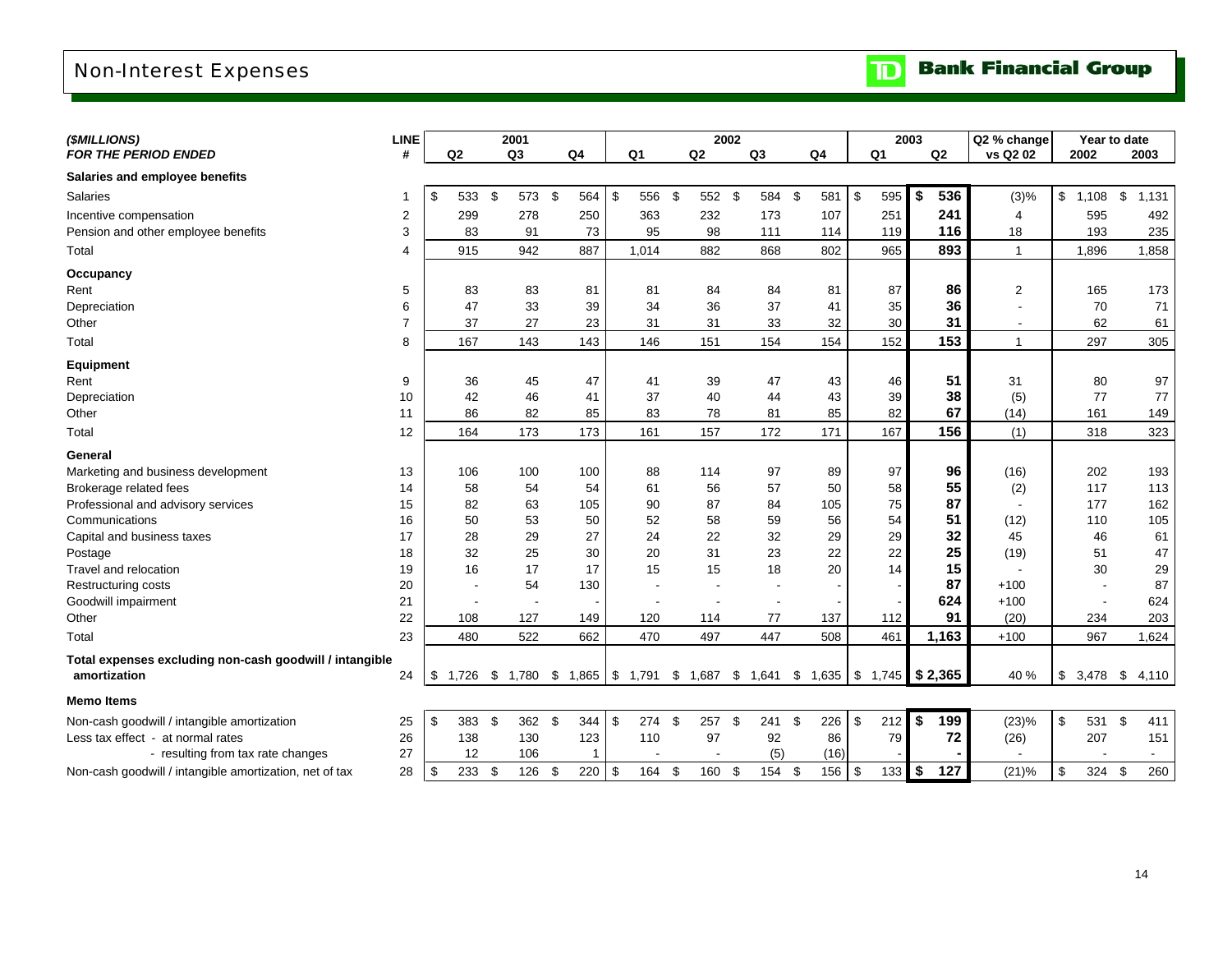<span id="page-16-0"></span>

| (\$MILLIONS)                                                     | <b>LINE</b>    |                    |     | 2001           |      |                |            |                | 2002                            |                |                |            |               |            |                | 2003          |                   | Q2 % change      |
|------------------------------------------------------------------|----------------|--------------------|-----|----------------|------|----------------|------------|----------------|---------------------------------|----------------|----------------|------------|---------------|------------|----------------|---------------|-------------------|------------------|
| AS AT                                                            | #              | Q <sub>2</sub>     |     | Q <sub>3</sub> |      | Q <sub>4</sub> |            | Q <sub>1</sub> | Q2                              |                | Q <sub>3</sub> |            | Q4            |            | Q <sub>1</sub> |               | Q <sub>2</sub>    | vs Q2 02         |
|                                                                  |                |                    |     |                |      |                |            |                |                                 |                |                |            |               |            |                |               |                   |                  |
| Equity securities - surplus (deficit) over book <sup>1</sup>     |                |                    |     |                |      |                |            |                |                                 |                |                |            |               |            |                |               |                   |                  |
| Debt                                                             | -1             | \$<br>30           | \$  | 26             | - \$ | 40             | \$         | 64             | \$<br>43                        | $\mathfrak{S}$ | 47             | \$         | 99            | \$         | (6)            | \$            | 1                 | (98)%            |
| Common & equivalents                                             | $\overline{2}$ | 604                |     | 573            |      | 329            |            | 362            | 418                             |                | 194            |            | 124           |            | 136            |               | 194               | (54)             |
| Preferred shares                                                 | 3              | 20                 |     | 4              |      | -1             |            | 11             | (6)                             |                | (8)            |            | 5             |            | 28             |               | 48                | $+(100)$         |
| <b>Total</b>                                                     | $\overline{4}$ | \$<br>654 \$       |     | 603 \$         |      | 370            | \$         | 437            | \$<br>455 \$                    |                | $233$ \$       |            | 228           | \$         | 158            | \$            | 243               | (47)%            |
| Identifiable intangible assets                                   |                |                    |     |                |      |                |            |                |                                 |                |                |            |               |            |                |               |                   |                  |
| Opening balance                                                  | 5              | \$<br>5,318        | \$  | 4,986          | \$   | 4,674          | \$         | 4,381          | \$<br>4.107                     | \$             | 3,870          | \$         | 3,608         | \$         | 3,383          | \$            | 3,171             | (23)%            |
| Arising during quarter                                           | 6              |                    |     |                |      |                |            |                | 20                              |                | (21)           |            | 1             |            |                |               |                   | (100)            |
| Amortized in quarter                                             | $\overline{7}$ | (332)              |     | (312)          |      | (293)          |            | (274)          | (257)                           |                | (241)          |            | (226)         |            | (212)          |               | (199)             | (23)             |
| <b>Closing balance</b>                                           | 8              | \$<br>4,986        | \$  | 4,674          | -\$  | 4,381          | \$         | 4,107          | \$<br>3,870                     | \$             | $3,608$ \$     |            | 3,383         | \$         | 3,171          | \$            | 2,972             | (23)%            |
| Future tax liability on intangible assets                        |                |                    |     |                |      |                |            |                |                                 |                |                |            |               |            |                |               |                   |                  |
| Opening balance                                                  | 9              | \$<br>,990)<br>(1) | \$  | (1, 841)       | \$   | (1,607)        | \$         | (1,486)        | \$<br>(1,376)                   | \$             | (1, 279)       | \$         | (1, 192)      | \$         | (1, 122)       |               | $\sqrt{$(1,043)}$ | (24)%            |
| Arising during quarter - changes in tax rates                    | 10             |                    |     |                |      |                |            |                |                                 |                | (5)            |            | (16)          |            |                |               |                   | $\overline{a}$   |
| Recognized in quarter                                            | 11             | 149                |     | 234            |      | 121            |            | 110            | 97                              |                | 92             |            | 86            |            | 79             |               | 72                | (26)             |
| <b>Closing balance</b>                                           | 12             | \$<br>(1, 841)     | \$  | $(1,607)$ \$   |      | $(1,486)$ \$   |            | $(1,376)$ \$   | (1, 279)                        | \$             | $(1, 192)$ \$  |            | $(1, 122)$ \$ |            | (1,043)        | \$            | (971)             | (24)%            |
|                                                                  |                |                    |     |                |      |                |            |                |                                 |                |                |            |               |            |                |               |                   |                  |
| Net intangibles                                                  | 13             | \$<br>3,145        | \$  | 3,067          | \$   | 2,895          | \$         | 2,731          | \$<br>2,591                     | \$             | 2,416          | \$         | 2,261         | \$         | 2,128          |               | \$2,001           | (23)%            |
| Goodwill                                                         |                |                    |     |                |      |                |            |                |                                 |                |                |            |               |            |                |               |                   |                  |
| Opening balance                                                  | 14             | \$<br>2,305        | \$  | 2,350          | \$   | 2,308          | \$         | 2,298          | \$<br>2,676                     | \$             | 2,990          | \$         | 3,065         | \$         | 3,134          | \$            | 3,102             | 16 %             |
| Arising during quarter                                           | 15             | 74                 |     | 12             |      |                |            | 384            | 325                             |                | 44             |            | 97            |            |                |               |                   | (100)            |
| Amortized in quarter                                             | 16             | (51)               |     | (50)           |      | (51)           |            |                |                                 |                |                |            |               |            |                |               |                   |                  |
| Write-down of impairment in quarter                              | 17             |                    |     |                |      |                |            |                |                                 |                |                |            |               |            |                |               | (624)             | $+(100)$         |
| Foreign exchange and other adjustments                           | 18             | 22                 |     | (4)            |      | 41             |            | (6)            | (11)                            |                | 31             |            | (28)          |            | (32)           |               | (118)             | $+100$           |
| <b>Closing balance</b>                                           | 19             | \$<br>2,350        | \$  | 2,308          | \$   | 2,298          | \$         | 2,676          | \$<br>2,990                     | \$             | 3,065          | $\sqrt{3}$ | 3,134         | $\sqrt{2}$ | 3,102          | $\frac{1}{2}$ | 2,360             | (21)%            |
|                                                                  |                |                    |     |                |      |                |            |                |                                 |                |                |            |               |            |                |               |                   |                  |
| Total net intangibles and goodwill                               | 20             | \$<br>5,495        | \$  | 5,375          | \$   | $5,193$ \$     |            | 5,407 \$       | 5,581                           | \$             | 5,481          | \$         | 5,395         | $\sqrt{3}$ | 5,230          |               | \$4,361           | (22)%            |
| <b>Restructuring costs accrual</b>                               |                |                    |     |                |      |                |            |                |                                 |                |                |            |               |            |                |               |                   |                  |
| Opening balance                                                  | 21             | \$<br>322 \$       |     | 278 \$         |      | 303            | \$         | 337 \$         | 207 \$                          |                | 137 \$         |            | 81            | \$         | 36             | \$            | 27                | (87)%            |
| Expensed during quarter                                          | 22             |                    |     | 54             |      | 130            |            |                |                                 |                |                |            |               |            |                |               | 93                | $+100$           |
| Amount utilized during quarter - Personal and Commercial Banking | 23             | (25)               |     | (29)           |      | (56)           |            | (32)           | (61)                            |                | (40)           |            | (32)          |            | (6)            |               | (5)               | (92)             |
| - TD Waterhouse                                                  | 24             |                    |     | $\sim$         |      | (39)           |            | (7)            | (4)                             |                | (3)            |            | (1)           |            |                |               |                   | (100)            |
| - TD Waterhouse International                                    | 25             |                    |     |                |      |                |            | $\blacksquare$ | $\overline{\phantom{a}}$        |                | $\sim$         |            |               |            |                |               | (13)              | $+(100)$         |
| - Wholesale Bank                                                 | 26<br>27       |                    |     |                |      | (1)            |            | (91)           | (5)<br>$\overline{\phantom{a}}$ |                | (13)           |            | (12)          |            | (3)            |               | (2)<br>(26)       | (60)<br>$+(100)$ |
| - Wholesale Bank Equity Options<br>- Newcrest                    | 28             | (19)               |     |                |      |                |            |                |                                 |                |                |            |               |            |                |               |                   |                  |
| Closing balance                                                  | 29             | \$<br>278          | -\$ | 303            | \$   | 337            | $\sqrt{3}$ | 207            | \$<br>137                       | \$             | 81             | \$         | 36            | \$         | 27             | \$            | 74                | (46)%            |

 $^1$  Excludes debt security positions which are used as part of the Bank's Asset and Liability Management hedging activities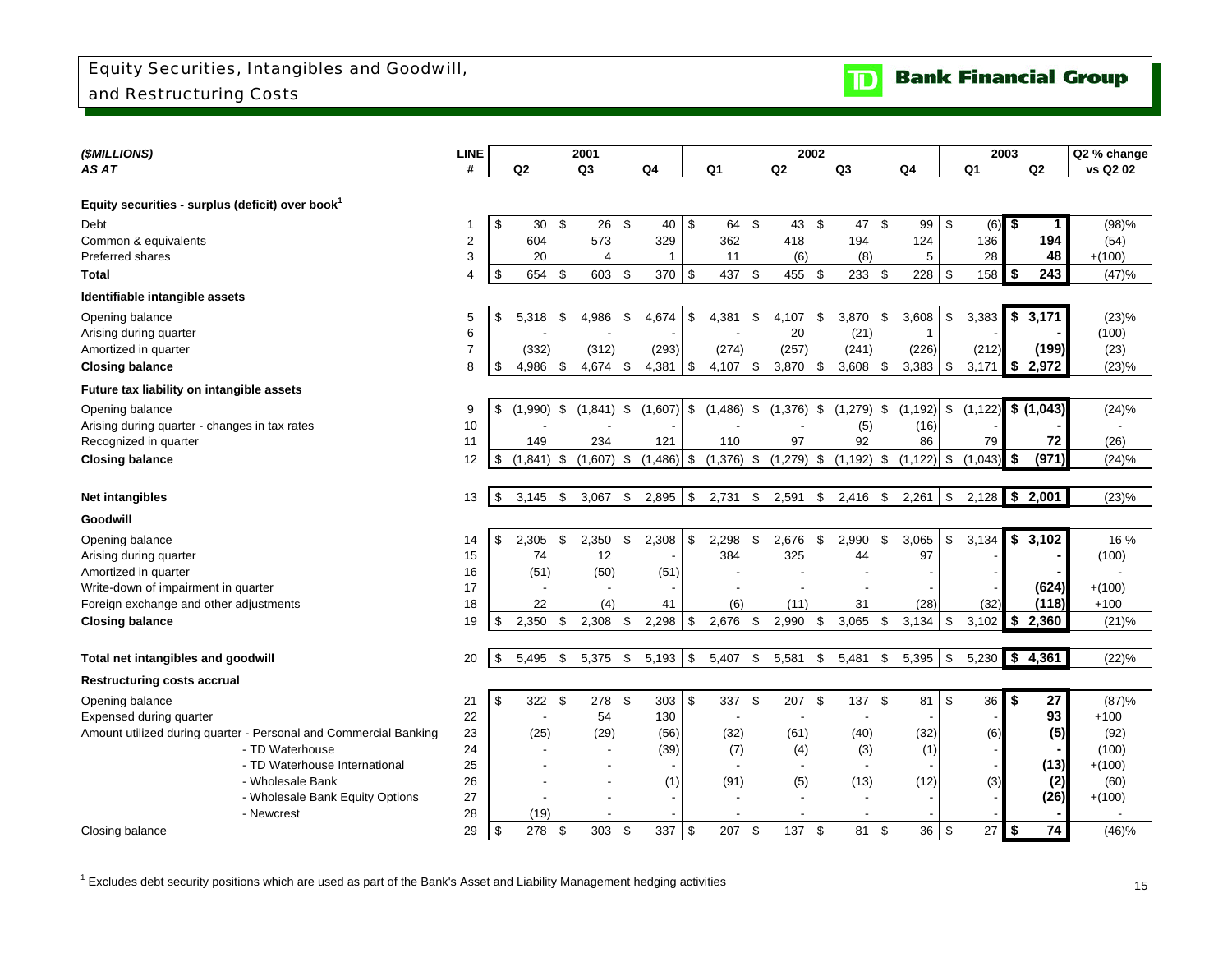

<span id="page-17-0"></span>

| (\$MILLIONS)                                     | LINE           |                      | 2001                     |                |                  |                          | 2002                     |                |                | 2003         | Q2 % change  |                  | Year to Date |
|--------------------------------------------------|----------------|----------------------|--------------------------|----------------|------------------|--------------------------|--------------------------|----------------|----------------|--------------|--------------|------------------|--------------|
| <b>FOR THE PERIOD ENDED</b>                      | #              | Q <sub>2</sub>       | Q3                       | Q4             | Q1               | Q <sub>2</sub>           | Q3                       | Q <sub>4</sub> | Q1             | Q2           | vs Q2 02     | 2002             | 2003         |
| <b>Preferred shares</b>                          |                |                      |                          |                |                  |                          |                          |                |                |              |              |                  |              |
| Opening balance                                  | -1             | 1,472<br>- \$<br>\$. | 1,480                    | 1,479<br>- \$  | 1,492<br>\$      | 1,492<br>\$              | 1,487<br>\$              | 1,491<br>\$    | 1,485<br>\$    | 1,477<br>\$  | (1)%         | \$<br>$1,492$ \$ | 1,485        |
| Issued                                           | $\overline{2}$ |                      |                          |                |                  |                          |                          |                |                | 550          | $+100$       |                  | 550          |
| Redeemed                                         | 3              |                      |                          |                |                  | $\overline{a}$           |                          |                |                | (226)        | $+(100)$     |                  | (226)        |
| Translation on shares issued in foreign currency | 4              | 8                    | (1)                      | 13             |                  | (5)                      | $\overline{4}$           | (6)            |                | (15)         | $+100$       | (5)              | (23)         |
| Closing balance                                  | 5              | 1,480                | 1,479                    | 1,492          | 1,492            | 1,487                    | 1,491                    | 1,485          | 1,477          | 1,786        | 20           | 1,487            | 1,786        |
| <b>Common shares</b>                             |                |                      |                          |                |                  |                          |                          |                |                |              |              |                  |              |
| Opening balance                                  | 6              | 2,248                | 2,254                    | 2,257          | 2,259            | 2,663                    | 2,727                    | 2,782          | 2,846          | 2,917        | 10           | 2,259            | 2,846        |
| Issued - options                                 | $\overline{7}$ | 6                    | 3                        | $\overline{2}$ | $\overline{4}$   | 5                        | $\overline{2}$           | $\overline{2}$ | 8              | 13           | $+100$       | 9                | 21           |
| Issued - cash                                    | 8              |                      |                          |                | 400              |                          |                          |                |                |              |              | 400              |              |
| Issued - dividend reinvestment plan              | 9              |                      |                          |                |                  | 59                       | 53                       | 62             | 63             | 70           | 19           | 59               | 133          |
| Closing balance                                  | 10             | 2,254                | 2,257                    | 2,259          | 2,663            | 2,727                    | 2,782                    | 2,846          | 2,917          | 3,000        | 10           | 2,727            | 3,000        |
| <b>Contributed surplus</b>                       |                |                      |                          |                |                  |                          |                          |                |                |              |              |                  |              |
| Opening balance                                  | 11             |                      |                          |                |                  |                          |                          |                |                | 2            | $+100$       |                  |              |
| Stock option expense                             | 12             |                      |                          |                |                  |                          |                          |                | 2              | 3            | $+100$       |                  | 5            |
| Closing balance                                  | 13             |                      | $\overline{\phantom{a}}$ |                | $\overline{a}$   | $\overline{\phantom{a}}$ | $\overline{a}$           |                | $\overline{2}$ | 5            | $+100$       |                  | 5            |
| <b>Retained earnings</b>                         |                |                      |                          |                |                  |                          |                          |                |                |              |              |                  |              |
| Opening balance                                  | 14             | 9,170                | 9,375                    | 9,489          | 9,653            | 9,784                    | 9,701                    | 9,194          | 8,710          | 8,805        | (10)         | 9,653            | 8,710        |
| Net income                                       | 15             | 383                  | 343                      | 227            | 378              | 156                      | (405)                    | (196)          | 347            | (273)        | $+(100)$     | 534              | 74           |
| Dividends - common                               | 16             | (176)                | (176)                    | (176)          | (179)            | (179)                    | (180)                    | (180)          | (181)          | (181)        | $\mathbf{1}$ | (358)            | (362)        |
| - preferred                                      | 17             | (17)                 | (17)                     | (19)           | (18)             | (18)                     | (17)                     | (17)           | (18)           | (15)         | (17)         | (36)             | (33)         |
| - preferred TD MIC                               | 18             | (7)                  | (5)                      | (5)            | (5)              | (6)                      | (6)                      | (6)            | (5)            | (7)          | 17           | (11)             | (12)         |
| Translation adjustments, net of tax              | 19             | 31                   | (19)                     | 143            | (30)             | (21)                     | 102                      | (83)           | (48)           | (234)        | $+100$       | (51)             | (282)        |
| Share issue expenses, net of tax                 | 20             |                      |                          | (1)            | (7)              |                          |                          | (1)            |                | (6)          | $+(100)$     | (7)              | (6)          |
| Stock options settled in cash, tax effected      | 21             | (8)                  | (12)                     | (5)            | (8)              | (15)                     | (1)                      | (1)            |                |              | (100)        | (23)             |              |
| Other                                            | 22             | (1)                  | $\overline{\phantom{a}}$ |                | $\overline{a}$   | $\overline{\phantom{a}}$ | $\overline{\phantom{a}}$ |                |                |              |              |                  |              |
| Closing balance                                  | 23             | 9,375                | 9,489                    | 9,653          | 9,784            | 9,701                    | 9,194                    | 8,710          | 8,805          | 8,089        | (17)         | 9,701            | 8,089        |
| <b>Total common equity</b>                       | 24             | 11,629               | 11,746                   | 11,912         | 12,447           | 12,428                   | 11,976                   | 11,556         | 11,724         | 11,094       | (11)         | 12,428           | 11,094       |
| Total shareholders' equity                       | 25             | 13,109<br>\$.        | 13,225<br>\$             | 13,404<br>- \$ | 13,939<br>\$     | 13,915<br>- \$           | 13,467<br>-\$            | 13,041<br>-\$  | \$<br>13,201   | \$<br>12,880 | (7)%         | \$<br>13,915 \$  | 12,880       |
| Non-controlling interest in subsidiaries         |                |                      |                          |                |                  |                          |                          |                |                |              |              |                  |              |
| Opening balance                                  | 26             | $1.282$ \$<br>\$     | 1,279 \$                 | 1,261          | $1.272$ \$<br>\$ | 900                      | 900 \$<br>- \$           | 900            | 1,250<br>\$    | 1,250<br>\$  | 39 %         | $1,272$ \$       | 1,250        |
| Arising from TD CaTS II issue                    | 27             |                      |                          |                |                  |                          |                          | 350            |                |              |              |                  |              |
| Arising during the period - TD Waterhouse        | 28             | $\mathbf{1}$         | (4)                      |                |                  |                          |                          |                |                |              |              |                  |              |
| Purchase of TD Waterhouse shares                 | 29             | (12)                 | (13)                     |                | (372)            |                          |                          |                |                |              |              | (372)            |              |
| Foreign exchange adjustment                      | 30             | 8                    | (1)                      | 11             |                  |                          |                          |                |                |              |              |                  |              |
| Closing balance                                  | 31             | $1,279$ \$<br>\$     | $1,261$ \$               | 1,272          | \$<br>900 \$     | 900 \$                   | 900 \$                   | 1,250          | 1,250<br>\$    | \$<br>1,250  | 39 %         | \$<br>900 \$     | 1,250        |
| <b>NUMBER OF COMMON SHARES</b>                   |                |                      |                          |                |                  |                          |                          |                |                |              |              |                  |              |
| Opening balance                                  | 32             | 627,693,764          | 628,131,342              | 628,317,509    | 628,451,159      | 639,609,058              | 641,379,237              | 643,228,956    | 645,399,134    | 647,920,791  |              | 628,451,159      | 645,399,134  |
| Issued - options                                 | 33             | 437,578              | 186,167                  | 133,650        | 198,999          | 357,328                  | 130,041                  | 131,597        | 543,099        | 1,052,388    |              | 556,327          | 1,595,487    |
| Issued - cash                                    | 34             |                      |                          |                | 10,958,900       |                          |                          |                |                |              |              | 10,958,900       |              |
| Issued - dividend reinvestment plan              | 35             |                      |                          |                |                  | 1,412,851                | 1,719,678                | 2,038,581      | 1,978,558      | 2,101,496    |              | 1,412,851        | 4,080,054    |
| Closing balance                                  | 36             | 628,131,342          | 628,317,509              | 628,451,159    | 639,609,058      | 641,379,237              | 643,228,956              | 645,399,134    | 647,920,791    | 651,074,675  |              | 641,379,237      | 651,074,675  |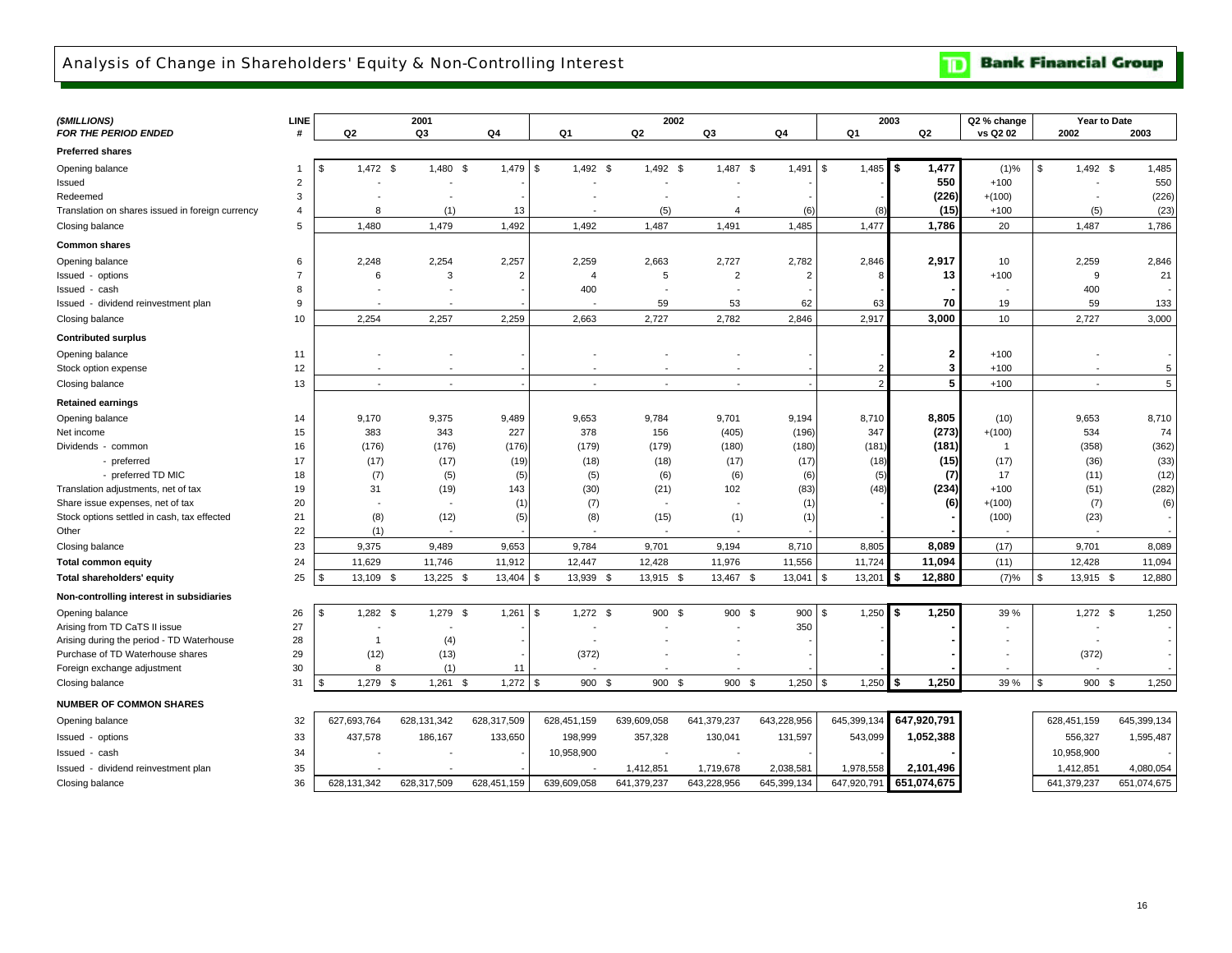## <span id="page-18-0"></span>Risk-Weighted Assets and Capital

| (\$MILLIONS)                                               | <b>LINE</b>    |             |                |                | 2001      |      |         |            |            |            | 2002 |                |      |              |                | 2003           |      |           | Q2 % change |
|------------------------------------------------------------|----------------|-------------|----------------|----------------|-----------|------|---------|------------|------------|------------|------|----------------|------|--------------|----------------|----------------|------|-----------|-------------|
| AS AT                                                      | #              |             | Q <sub>2</sub> |                | Q3        |      | Q4      |            | Q1         | Q2         |      | Q <sub>3</sub> |      | Q4           |                | Q1             |      | Q2        | vs Q2 02    |
| <b>Balance sheet assets</b>                                |                |             |                |                |           |      |         |            |            |            |      |                |      |              |                |                |      |           |             |
| Cash resources                                             |                | \$          | 691 \$         |                | 925 \$    |      | 991     | $\sqrt{3}$ | $1,101$ \$ | $1,150$ \$ |      | $1,370$ \$     |      |              |                | 1,620          | - \$ | 1,205     | 5 %         |
| <b>Securities</b>                                          | $\sqrt{2}$     |             | 6,843          |                | 6,530     |      | 6,946   |            | 7,143      | 6,551      |      | 6,708          |      | 6,247        |                | 5,845          |      | 4,635     | (29)        |
| Loans                                                      | 3              |             | 68,046         |                | 72,508    |      | 66,838  |            | 68,998     | 68,997     |      | 69,971         |      | 64,247       |                | 64,231         |      | 62,846    | (9)         |
| Customers' liability under acceptances                     | 4              |             | 8,117          |                | 7,470     |      | 8,246   |            | 7,426      | 7,540      |      | 7,333          |      | 7,066        |                | 6,460          |      | 6,429     | (15)        |
| Other assets                                               | 5              |             | 7,153          |                | 6,742     |      | 6,342   |            | 6,237      | 6,037      |      | 6,479          |      | 6,288        |                | 6,158          |      | 6,189     | 3           |
| <b>Total balance sheet assets</b>                          | 6              |             | 90,850         |                | 94,175    |      | 89,363  |            | 90,905     | 90,275     |      | 91,861         |      | 84,956       |                | 84,314         |      | 81,304    | (10)        |
| Off-balance sheet assets                                   |                |             |                |                |           |      |         |            |            |            |      |                |      |              |                |                |      |           |             |
| Credit instruments                                         | $\overline{7}$ |             | 18,550         |                | 18,004    |      | 18,350  |            | 17,755     | 16,164     |      | 15,404         |      | 14,559       |                | 14,200         |      | 13,151    | (19)        |
| Derivative financial instruments                           | 8              |             | 4,993          |                | 5,451     |      | 6,373   |            | 5,816      | 5,211      |      | 6,567          |      | 6,259        |                | 6,554          |      | 6,104     | 17          |
| <b>Total off-balance sheet assets</b>                      | 9              |             | 23,543         |                | 23,455    |      | 24,723  |            | 23,571     | 21,375     |      | 21,971         |      | 20,818       |                | 20,754         |      | 19,255    | (10)        |
| Total risk-weighted asset equivalent - Credit risk         | 10             |             | 114,393        |                | 117,630   |      | 114,086 |            | 114,476    | 111,650    |      | 113,832        |      | 105,774      |                | 105,068        |      | 100,559   | (10)        |
| Total risk-weighted asset equivalent - Market risk         | 11             |             | 13,592         |                | 12,558    |      | 13,032  |            | 13,246     | 14,621     |      | 16,037         |      | 14,859       |                | 16,043         |      | 17,448    | 19          |
| <b>Total risk-weighted assets</b>                          | 12             | \$          | 127,985 \$     |                | 130,188   | \$   | 127,118 | \$         | 127,722 \$ | 126,271    | \$   | 129,869        | \$   | $120,633$ \$ |                | 121,111        |      | \$118,007 | (7)%        |
| <b>CAPITAL</b><br>TIER <sub>1</sub>                        |                |             |                |                |           |      |         |            |            |            |      |                |      |              |                |                |      |           |             |
| Common shareholders' equity                                | 13             | $\mathbf S$ | 11.629         | $\mathfrak{S}$ | 11,746    | - \$ | 11,912  | \$         | 12,447 \$  | 12,428     | \$   | 11,976         | - \$ | 11,556       | $\mathfrak{S}$ | 11,722         | \$   | 11,089    | (11)%       |
| Qualifying preferred shares                                | 14             |             | 1,480          |                | 1,479     |      | 1,492   |            | 1,492      | 1,487      |      | 1,491          |      | 1,328        |                | 1,375          |      | 1,394     | (6)         |
| Contributed surplus                                        | 15             |             |                |                |           |      |         |            |            |            |      |                |      |              |                | $\overline{2}$ |      | 5         | $+100$      |
| Non-controlling interest in subsidiaries                   |                |             |                |                |           |      |         |            |            |            |      |                |      |              |                |                |      |           |             |
| - TD Waterhouse Group, Inc.                                | 16             |             | 379            |                | 361       |      | 372     |            |            |            |      |                |      |              |                |                |      |           |             |
| - TD CaTS                                                  | 17             |             | 900            |                | 900       |      | 900     |            | 900        | 900        |      | 900            |      | 1,119        |                | 1,188          |      | 1,216     | 35          |
| Less: goodwill and intangible assets in excess of 5% limit | 18             |             | (4, 336)       |                | (4,222)   |      | (4,041) |            | (4, 246)   | (4, 423)   |      | (4, 345)       |      | (4,213)      |                | (4,033)        |      | (3, 264)  | (26)        |
| <b>Total Tier 1 capital</b>                                | 19             |             | 10,052         |                | 10,264    |      | 10,635  |            | 10,593     | 10,392     |      | 10,022         |      | 9,790        |                | 10,254         |      | 10,440    |             |
| TIER <sub>2</sub>                                          |                |             |                |                |           |      |         |            |            |            |      |                |      |              |                |                |      |           |             |
| Subordinated notes and debentures                          | 20             |             | 4,896          |                | 5,686     |      | 4,892   |            | 4,413      | 4,077      |      | 4,080          |      | 4,343        |                | 4,318          |      | 4,261     | 5           |
| Qualifying preferred shares                                | 21             |             |                |                |           |      |         |            |            |            |      |                |      | 157          |                | 102            |      | 392       | $+100$      |
| Less: amortization of subordinated notes and debentures    | 22             |             | (517)          |                | (554)     |      | (545)   |            | (574)      | (566)      |      | (561)          |      | (357)        |                | (381)          |      | (373)     | (34)        |
| General allowance for credit losses included in capital    | 23             |             | 960            |                | 976       |      | 1,112   |            | 1,118      | 1,105      |      | 1,136          |      | 1,056        |                | 1,060          |      | 1,032     | (7)         |
| Total Tier 2 capital                                       | 24             |             | 5,339          |                | 6,108     |      | 5,459   |            | 4,957      | 4,616      |      | 4,655          |      | 5,199        |                | 5,099          |      | 5,312     | 15          |
| Investment in unconsolidated subsidiaries/                 |                |             |                |                |           |      |         |            |            |            |      |                |      |              |                |                |      |           |             |
| substantial investments                                    | 25             |             | (625)          |                | (701)     |      | (697)   |            | (703)      | (719)      |      | (723)          |      | (870)        |                | (915)          |      | (944)     | 31          |
| First loss protection                                      | 26             |             | (350)          |                | (301)     |      | (288)   |            | (204)      | (197)      |      | (180)          |      | (159)        |                | (154)          |      | (182)     | (8)         |
| <b>Total capital</b>                                       | 27             | \$          | 14,416         | - \$           | 15,370 \$ |      | 15,109  | \$         | 14,643 \$  | 14,092 \$  |      | 13,774 \$      |      | 13,960       | \$             | 14,284         | \$   | 14,626    | 4 %         |
| <b>Capital ratios</b>                                      |                |             |                |                |           |      |         |            |            |            |      |                |      |              |                |                |      |           |             |
| Tier 1 capital                                             | 28             |             | 7.9            |                | 7.9       |      | 8.4     |            | 8.3        | 8.2        |      | 7.7            |      | 8.1          |                | 8.5            |      | 8.8       | $.6$ pts    |
| <b>Total capital</b>                                       | 29             |             | 11.3           |                | 11.8      |      | 11.9    |            | 11.5       | 11.2       |      | 10.6           |      | 11.6         |                | 11.8           |      | 12.4      | $1.2$ pts   |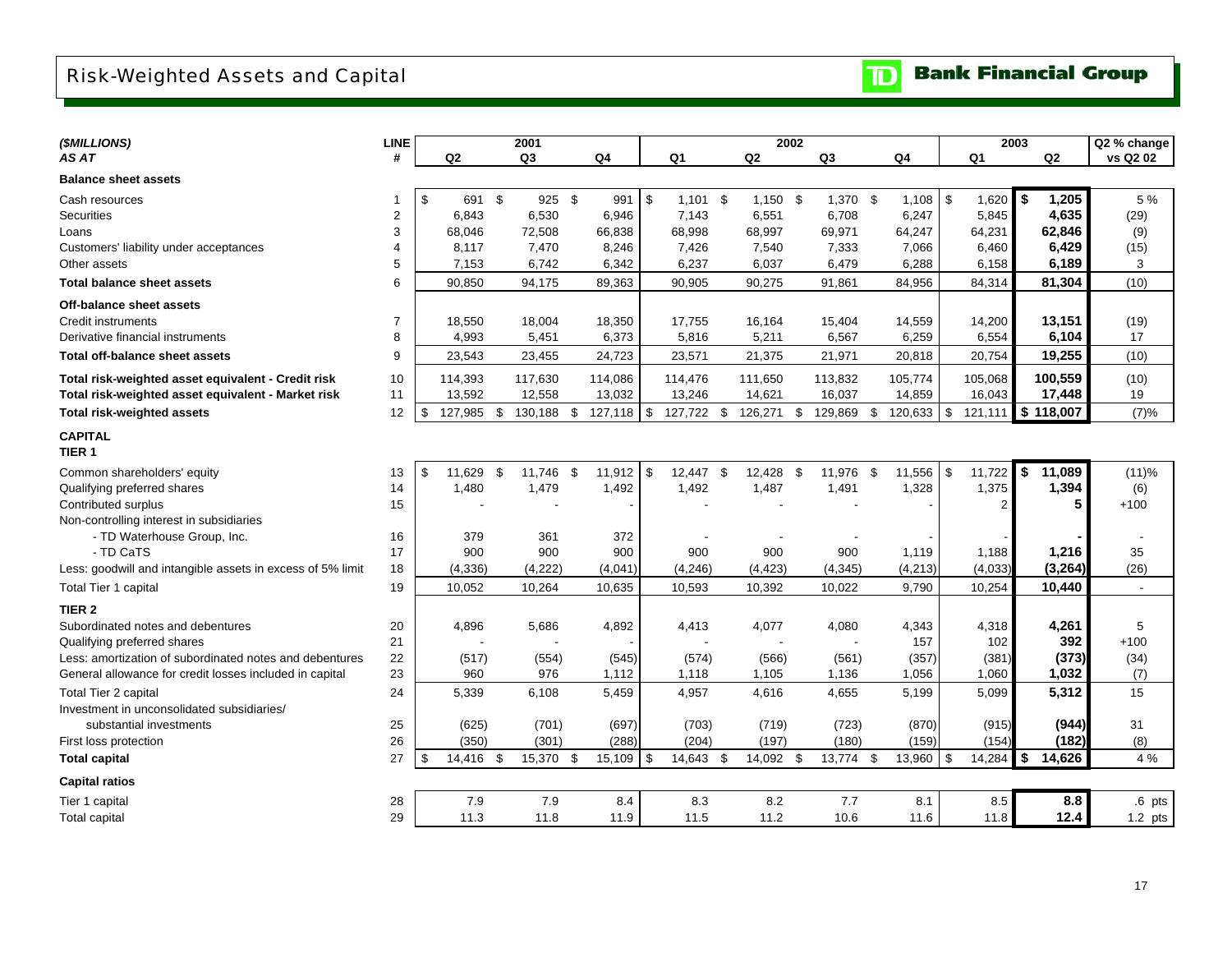## <span id="page-19-0"></span>Interest Rate Sensitivity and Loan Securitization

| <b>TD</b> Bank Financial Group |
|--------------------------------|
|--------------------------------|

| (\$MILLIONS)                                                        |                |      |                |          |           |      |                          |          |                          |    |                          |      |                |     |                          |                |        |            |                |              |                         |                          |              |
|---------------------------------------------------------------------|----------------|------|----------------|----------|-----------|------|--------------------------|----------|--------------------------|----|--------------------------|------|----------------|-----|--------------------------|----------------|--------|------------|----------------|--------------|-------------------------|--------------------------|--------------|
|                                                                     | <b>LINE</b>    |      |                |          | 2001      |      |                          | 2002     |                          |    |                          |      |                |     | 2003                     |                |        |            | Q2 % change    | Year to Date |                         |                          |              |
| <b>FOR THE PERIOD ENDED</b>                                         | #              |      | Q <sub>2</sub> |          | Q3        |      | Q4                       |          | Q1                       |    | Q <sub>2</sub>           |      | Q3             |     | Q4                       |                | Q1     |            | Q <sub>2</sub> | vs Q2 02     | 2002                    |                          | 2003         |
|                                                                     |                |      |                |          |           |      |                          |          |                          |    |                          |      |                |     |                          |                |        |            |                |              |                         |                          |              |
| Interest sensitive (asset) liability gap within 1 year (\$billions) |                | - \$ | (5.3)          | - \$     | (5.3)     | - \$ | 5.1                      | \$       | 5.4                      | \$ | (8.0)                    | - \$ | 5.5            | \$  | 8.0                      | \$             | 11.6   | \$         | (0.9)          | (89)%        | $\sqrt{3}$<br>(8.0)     |                          | \$<br>(0.9)  |
| After tax impact of 1% increase in interest rates on                |                |      |                |          |           |      |                          |          |                          |    |                          |      |                |     |                          |                |        |            |                |              |                         |                          |              |
| Common shareholders' equity                                         | 2              |      | (32)           | \$       | $(32)$ \$ |      | (45)                     | \$       | (43)                     | \$ | (36)                     | - \$ | (48)           | -\$ | (40)                     | \$             | (27)   | \$         | (40)           | 11 %         | \$                      | (36)                     | (40)<br>\$   |
| Annual net income                                                   | 3              |      | (6)            |          | (5)       |      | 3                        |          | (3)                      |    | (3)                      |      | $\overline{2}$ |     | (5)                      |                | (1)    |            | (10)           | $+100$       |                         | (3)                      | (10)         |
| Loans securitized and sold to third party                           |                |      |                |          |           |      |                          |          |                          |    |                          |      |                |     |                          |                |        |            |                |              |                         |                          |              |
| Securitized/(repurchased) during the quarter                        |                |      |                |          |           |      |                          |          |                          |    |                          |      |                |     |                          |                |        |            |                |              |                         |                          |              |
| Mortgages - conventional                                            | 4              |      |                | £.       |           |      |                          |          |                          |    |                          |      |                |     |                          | \$             | $\sim$ | \$         |                | $-$ %        |                         |                          |              |
| Mortgages - MBS pools sold                                          | 5              |      |                |          | 452       |      | 543                      |          | 84                       |    | 1,174                    |      | 1,273          |     | 1,203                    |                | 1,600  |            | 1,435          | 22           | 1,258                   |                          | 3,035        |
| <b>Credit Cards</b>                                                 | 6              |      | (10)           |          | $\sim$    |      | $\sim$                   |          | $\blacksquare$           |    | (668)                    |      | (219)          |     | (107)                    |                | (500)  |            | (20)           | (97)         | (668)                   |                          | (520)        |
| Personal Loans                                                      | $\overline{7}$ |      |                |          | ۰         |      | $\sim$                   |          | (1,300)                  |    | $\sim$                   |      | (541)          |     | (472)                    |                | (348)  |            | (36)           | $+(100)$     | (1,300)                 |                          | (384)        |
| Mortgage - Commercial                                               | 8              |      |                |          | ٠         |      | $\overline{\phantom{a}}$ |          | $\overline{\phantom{a}}$ |    | $\overline{\phantom{a}}$ |      | 90             |     | (1)                      |                | 577    |            |                |              |                         | $\overline{\phantom{a}}$ | 577          |
|                                                                     |                |      |                |          |           |      |                          |          |                          |    |                          |      |                |     |                          |                |        |            |                |              |                         |                          |              |
| Outstanding at period end                                           | 9              | - \$ | 19.459         |          | \$18,828  |      | \$18,456                 | \$15,888 |                          | \$ | 15,395                   | \$   | 15,136         | \$  | 14,916                   | \$             | 15,600 |            | \$15,858       | 3%           | \$15,395                |                          | \$15,858     |
| Income statement classification impact                              |                |      |                |          |           |      |                          |          |                          |    |                          |      |                |     |                          |                |        |            |                |              |                         |                          |              |
| Net interest income                                                 | 10             | - \$ | (88)           | <b>S</b> | $(88)$ \$ |      | (89)                     | \$       | (87)                     | \$ | (62)                     | - \$ | (75)           | -\$ | (64)                     | $\mathfrak{s}$ | (56)   | <b>S</b>   | (60)           | $(3)\%$      | $\mathfrak{S}$<br>(149) |                          | \$<br>(116)  |
| Other income                                                        | 11             |      | 69             |          | 66        |      | 72                       |          | 56                       |    | 46                       |      | 63             |     | 53                       |                | 45     |            | 54             | 17           | 102                     |                          | 99           |
| Provision for credit losses                                         | 12             |      | 23             |          | 22        |      | 20                       |          | 31                       |    | 16                       |      | 12             |     | 11                       |                | 11     |            | 6              | (62)         |                         | 47                       | 17           |
| Total impact                                                        | 13             | \$   | 4              | \$       | $\sim$    | \$   | 3                        | \$       | $\overline{\phantom{a}}$ | \$ | $\sim$                   | \$   | $\sim$         | \$  | $\overline{\phantom{a}}$ | \$             | $\sim$ | $\sqrt{5}$ |                | $-$ %        | <b>S</b>                | $\overline{\phantom{a}}$ | \$<br>$\sim$ |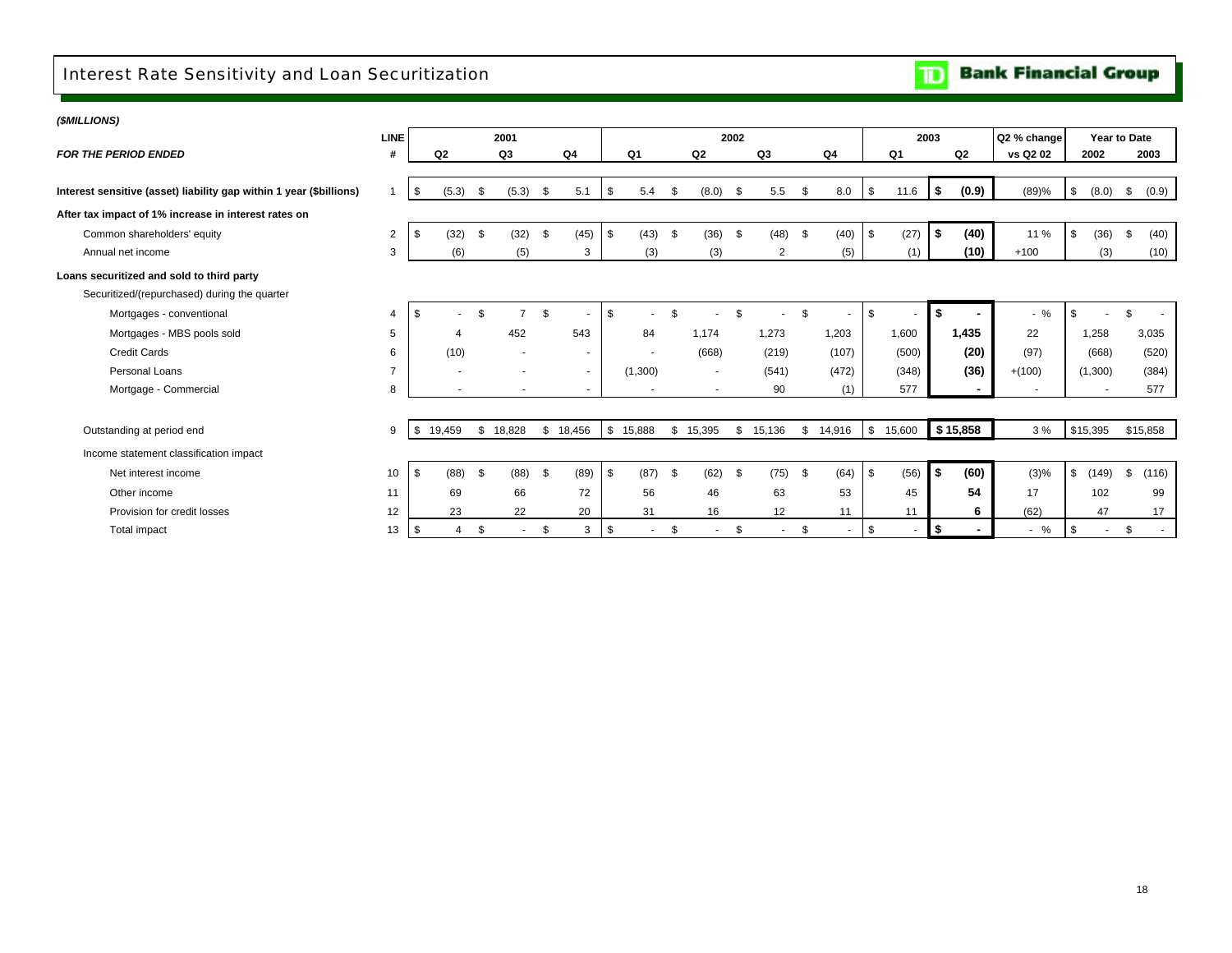<span id="page-20-0"></span>Impaired Loans by Business Line and General Allowances

#### **Bank Financial Group**  $\mathbf{D}$

| (\$MILLIONS)                                               | <b>LINE</b>    |               |                          |      | 2001      |               |    |                |               | 2002 |         |      |                          | 2003           |                | Q2 % change |
|------------------------------------------------------------|----------------|---------------|--------------------------|------|-----------|---------------|----|----------------|---------------|------|---------|------|--------------------------|----------------|----------------|-------------|
| AS AT                                                      | #              |               | Q2                       |      | Q3        | Q4            |    | Q <sub>1</sub> | Q2            |      | Q3      |      | Q4                       | Q <sub>1</sub> | Q <sub>2</sub> | vs Q2 02    |
| <b>GROSS IMPAIRED LOANS</b>                                |                |               |                          |      |           |               |    |                |               |      |         |      |                          |                |                |             |
| <b>Personal and Commercial Banking</b>                     |                |               |                          |      |           |               |    |                |               |      |         |      |                          |                |                |             |
| Retail                                                     | $\mathbf{1}$   | \$            | 266                      | \$   | 221       | \$<br>256     | \$ | 307            | \$<br>288     | \$   | 258     | \$   | 250                      | \$<br>239      | \$<br>216      | (25)%       |
| Commercial                                                 | $\overline{2}$ |               | 119                      |      | 138       | 122           |    | 121            | 135           |      | 123     |      | 164                      | 150            | 189            | 40          |
| <b>Total Personal and Commercial Banking</b>               | 3              |               | 385                      |      | 359       | 378           |    | 428            | 423           |      | 381     |      | 414                      | 389            | 405            | (4)         |
| <b>Wholesale Bank</b>                                      |                |               |                          |      |           |               |    |                |               |      |         |      |                          |                |                |             |
| Corporate loans - core                                     | 4              |               | 830                      |      | 1,010     | 829           |    | 895            | 1,212         |      | 1,611   |      | 2,080                    |                |                | (100)       |
| - non-core                                                 | 5              |               |                          |      |           |               |    |                |               |      |         |      | $\overline{\phantom{a}}$ | 2,363          | 2,089          | $+100$      |
| Investment banking                                         | 6              |               | 40                       |      | 40        | 60            |    | 58             | 58            |      | 32      |      | 31                       | 31             | 28             | (52)        |
| <b>Total Wholesale Bank</b>                                | $\overline{7}$ |               | 870                      |      | 1,050     | 889           |    | 953            | 1,270         |      | 1,643   |      | 2,111                    | 2,394          | 2,117          | 67          |
| <b>TOTAL GROSS IMPAIRED LOANS</b>                          | 8              | <sup>\$</sup> | 1,255                    | \$   | 1,409     | \$<br>1,267   | \$ | 1,381          | \$<br>1,693   | \$   | 2,024   | \$   | 2,525                    | \$<br>2,783    | \$<br>2,522    | 49 %        |
| <b>NET IMPAIRED LOANS</b>                                  |                |               |                          |      |           |               |    |                |               |      |         |      |                          |                |                |             |
| <b>Personal and Commercial Banking</b>                     |                |               |                          |      |           |               |    |                |               |      |         |      |                          |                |                |             |
| Retail                                                     | 9              | \$            | 129                      | \$   | 113       | \$<br>188     | \$ | 218            | \$<br>217     | \$   | 188     | \$   | 152                      | \$<br>142      | \$<br>126      | (42)%       |
| Commercial                                                 | 10             |               | 34                       |      | 50        | 80            |    | 74             | 82            |      | 68      |      | 105                      | 75             | 102            | 24          |
| <b>Total Personal and Commercial Banking</b>               | 11             |               | 163                      |      | 163       | 268           |    | 292            | 299           |      | 256     |      | 257                      | 217            | 228            | (24)        |
| <b>Wholesale Bank</b>                                      |                |               |                          |      |           |               |    |                |               |      |         |      |                          |                |                |             |
| Corporate loans - core                                     | 12             |               | 661                      |      | 729       | 760           |    | 674            | 749           |      | 924     |      | 1,163                    |                |                | (100)       |
| - non-core                                                 | 13             |               | $\overline{\phantom{a}}$ |      |           |               |    |                |               |      |         |      | $\overline{\phantom{a}}$ | 1,264          | 956            | $+100$      |
| Investment banking                                         | 14             |               | 28                       |      | 28        | 60            |    | 49             | 49            |      | 32      |      | 31                       | 31             | 28             | (43)        |
| <b>Total Wholesale Bank</b>                                | 15             |               | 689                      |      | 757       | 820           |    | 723            | 798           |      | 956     |      | 1,194                    | 1,295          | 984            | 23          |
| Total impaired loans net of specific provisions            | 16             |               | 852                      |      | 920       | 1,088         |    | 1,015          | 1,097         |      | 1.212   |      | 1,451                    | 1,512          | 1,212          | 10          |
| General allowance for credit losses                        | 17             |               | 1,138                    |      | 1,138     | 1,141         |    | 1,141          | 1,138         |      | 1.141   |      | 1,141                    | 1,141          | 1,141          |             |
| Sectoral allowance for credit losses                       | 18             |               |                          |      |           |               |    |                |               |      | 870     |      | 1,285                    | 1,032          | 813            | $+100$      |
| TOTAL NET IMPAIRED LOANS                                   | 19             | \$            | (286)                    | \$   | (218)     | \$<br>(53)    | \$ | (126)          | \$<br>(41)    | \$   | (799)   | \$   | (975)                    | \$<br>(661)    | \$<br>(742)    | +100 %      |
|                                                            |                |               |                          |      |           |               |    |                |               |      |         |      |                          |                |                |             |
| Allowance for credit losses as a % of gross impaired loans | 20             |               | 122.8%                   |      | 115.5%    | 104.2%        |    | 109.1%         | 102.4%        |      | 139.5%  |      | 138.6%                   | 123.8%         | 129.4 %        | 27.0 pts    |
| Total Loans (page 10, line 12)                             | 21             | \$            | 127,651                  |      | \$128,597 | \$<br>128,795 | \$ | 131,932        | \$<br>130,858 | \$   | 132,649 | \$   | 130,346                  | \$<br>129,496  | \$129,289      | (1)%        |
| Net impaired loans as a % of net loans                     | 22             |               | (0.2)%                   |      | (0.2)%    | $-$ %         |    | (0.1)%         | $-$ %         |      | (0.6)%  |      | (0.7)%                   | (0.5)%         | (0.6)%         | $(.6)$ pts  |
| <b>GENERAL ALLOWANCE FOR CREDIT LOSSES</b>                 |                |               |                          |      |           |               |    |                |               |      |         |      |                          |                |                |             |
| Loans (line 17 above)                                      | 23             | \$            | 1,138                    | - \$ | 1,138     | \$<br>1,141   | \$ | 1,141          | \$<br>1,138   | - \$ | 1,141   | - \$ | 1,141                    | \$<br>1,141    | 1,141          | $-$ %       |
| Derivative financial instruments                           | 24             |               | 27                       |      | 31        | 34            |    | 31             | 48            |      | 52      |      | 65                       | 76             | 71             | 48          |
| Total general allowance                                    | 25             | \$            | 1,165                    | -S   | 1,169     | \$<br>1,175   | -S | 1,172          | \$<br>1,186   | \$   | 1,193   | \$   | 1,206                    | \$<br>1,217    | \$<br>1,212    | 2%          |

 $1$  Comparative figures have not been provided as the split between core and non-core is a result of a change in business strategy effective Q1/03